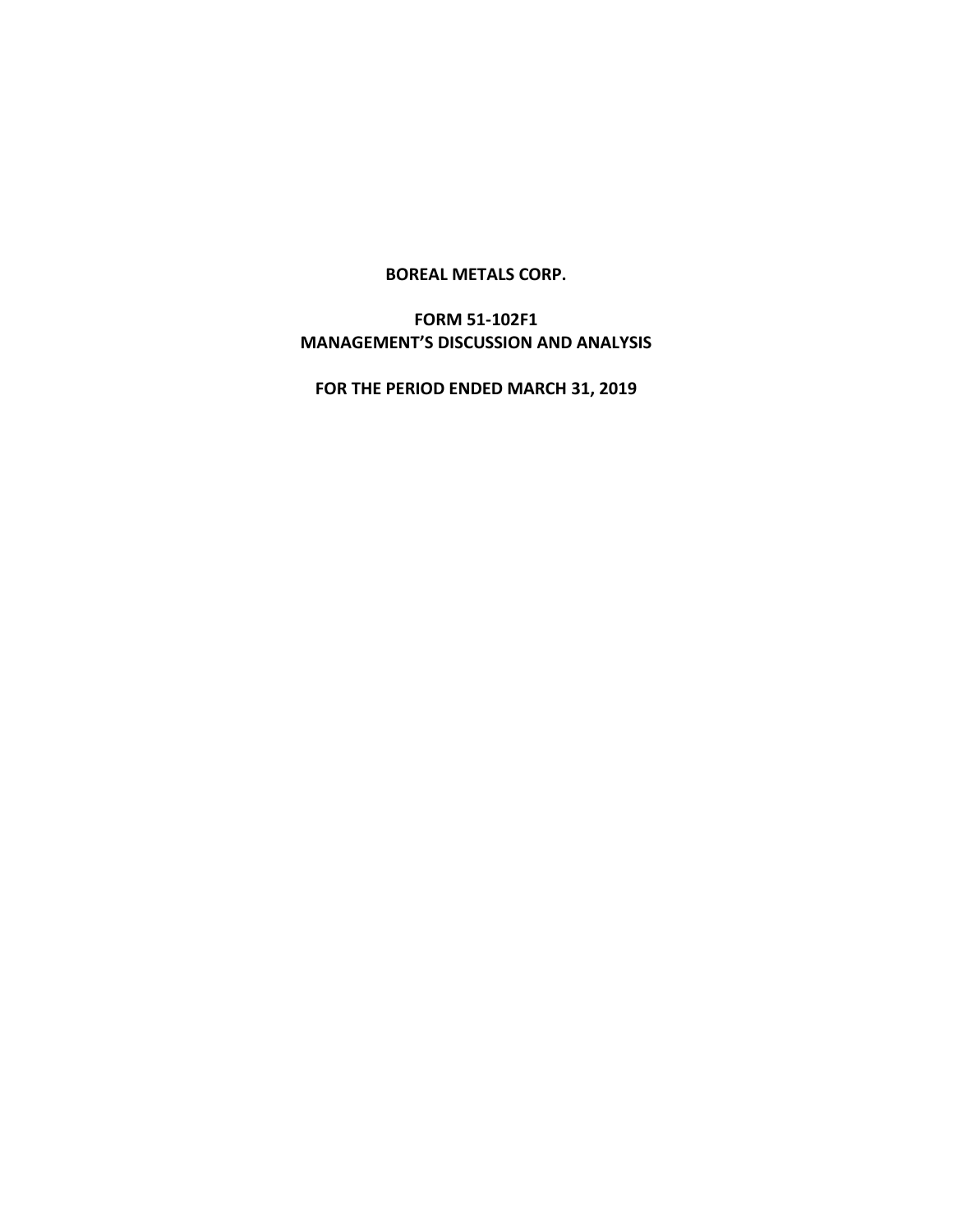The following management's discussion and analysis ("MD&A"), prepared as of May 29, 2019 should be read together with the unaudited interim consolidated financial statements for the period ended March 31, 2019 and the audited consolidated financial statements for the year ended December 31, 2018 and related notes attached thereto, which are prepared in accordance with International Financial Reporting Standards. All amounts are stated in Canadian dollars unless otherwise indicated.

Additional information related to Boreal Metals Corp. (the "Company") is available for view on SEDAR at [www.sedar.com.](http://www.sedar.com/)

## **Forward Looking Statements**

This MD&A contains certain forward-looking statements and information relating to the Company that are based on the beliefs of our management as well as assumptions made by and information currently available to us. When used in this document, the words "anticipate", "believe", "estimate", "expect" and similar expressions, as they relate to our company or our management, are intended to identify forward-looking statements. This MD&A contains forward-looking statements relating to, among other things, regulatory compliance, the sufficiency of current working capital, the estimated cost and availability of funding for the continued exploration and development of our exploration properties. Such statements reflect the current views of management with respect to future events and are subject to certain risks, uncertainties and assumptions. Many factors could cause the actual results, performance or our achievements to be materially different from any future results, performance or achievements that may be expressed or implied by such forward-looking statements.

## **Description of Business**

Boreal Metals Corp. (the "Company") was incorporated under the Business Corporations Act, British Columbia on December 31, 2013 and is considered to be in the exploration stage with respect to its mineral properties. The Company's head office address is Suite 340 - 233 West 1st Street, North Vancouver, BC, V7M 1B3.

On April 1, 2014, the Company commenced trading on the Canadian Securities Exchange ("CSE") under the trading symbol "EFM". On April 12, 2016, the CSE delisted the Company for being in default of CSE requirements. As of the date of the financial statements, the Company's common shares were delisted from trading on the CSE.

On February 14, 2017, the Company closed a share purchase agreement with EMX Royalty Corporation ("EMX") to acquire two wholly-owned subsidiary companies, EMX Exploration Scandinavia AB and Iekelvare Minerals AB (together referred to as the "Swedish Companies"), with exploration stage assets in Scandinavia. The Swedish Companies are wholly-owned subsidiaries of the Company which together hold a portfolio of four base and precious metal exploration projects in Sweden and Norway.

On November 21, 2017, the Company obtained a public listing for its securities on the TSX Venture Exchange ("TSX-V") under the trading symbol "BMX" following closing of its offerings of units by way of Short Form Offering Document ("SFOD") and by way of a brokered private placement.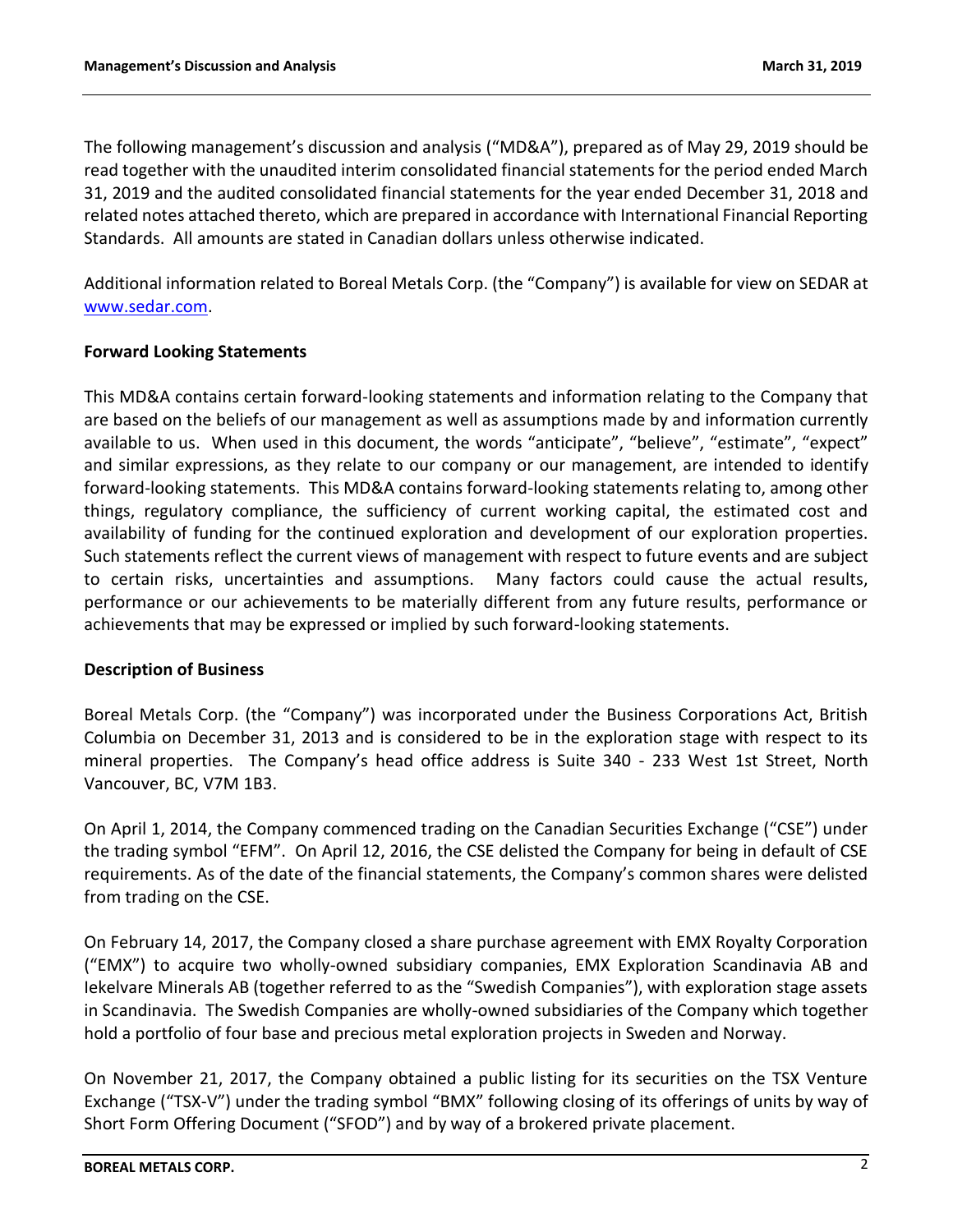On November 25, 2017, the Company obtained listing on Frankfurt Stock Exchange under the symbol 03E.

On February 15, 2018, the Company amended the share purchase agreement with EMX and completed the acquisition of the Modum project ("Modum") which has exploration licenses in Norway.

On March 20, 2018, the Company completed the acquisition of the Guldgruvan project ("Guldgruvan") from EMX by Boreal Energy Metals Corp. ("BEMC"), a newly created and wholly owned subsidiary of Boreal, through its wholly owned subsidiary Boreal Battery Metals Scandinavia AB ("BBMSAB").

On May 18, 2018, the Company completed the acquisition of the Njuggträskliden and Mjövattnet projects ("Njuggträskliden and Mjövattnet") in Sweden from EMX through BEMC's subsidiary, BBMSAB.

Boreal is a mineral exploration company focused on the discovery of zinc, copper, silver, gold, cobalt and nickel deposits in exceptional, historical mining project areas spanning Sweden and Norway. The Company aims to discover new economic mineral deposits in known mining districts that have seen little or no modern exploration techniques.

# **Significant Events**

On February 20, 2019, the Company closed a non-brokered private placement of 17,060,934 units at \$0.095 for gross proceeds of \$1,620,929. Each unit consisted of one common share and one share purchase warrant, with each warrant exercisable into one additional common share at a price of \$0.15 until February 20, 2021. A value of \$256,054 was allocated to the 17,060,934 warrants. The securities issued under the private placement will be subject to statutory hold periods expiring four months and one day from the issue date.

In connection with the private placement, the Company paid finders' fees to certain arm's length finders of \$18,240 in cash and issued 120,800 units having the same composition as the private placement units. A value of \$5,615 was assigned to the 120,800 warrants issued with the finders' units.

Of the 17,060,934 units issued in the private placement noted above, EMX acquired 1,995,672 units for proceeds of \$189,589. Immediately prior to the acquisition, EMX had ownership of 5,530,063 common shares (representing 9.4% of the Company's outstanding common shares). Immediately following the acquisition, EMX had ownership of 7,525,735 common shares (representing 9.9% of the Company's outstanding common shares) and warrants to purchase an additional 1,995,672 common shares.

## **Exploration and Evaluation Assets**

On February 14, 2017, the Company acquired two companies that were wholly-owned subsidiaries of EMX which together represent a portfolio of four Scandinavian base and precious metal (zinc-leadcopper-silver-gold) exploration projects including Gumsberg and Adak exploration assets in Sweden and the Tynset and Burfjord assets in Norway.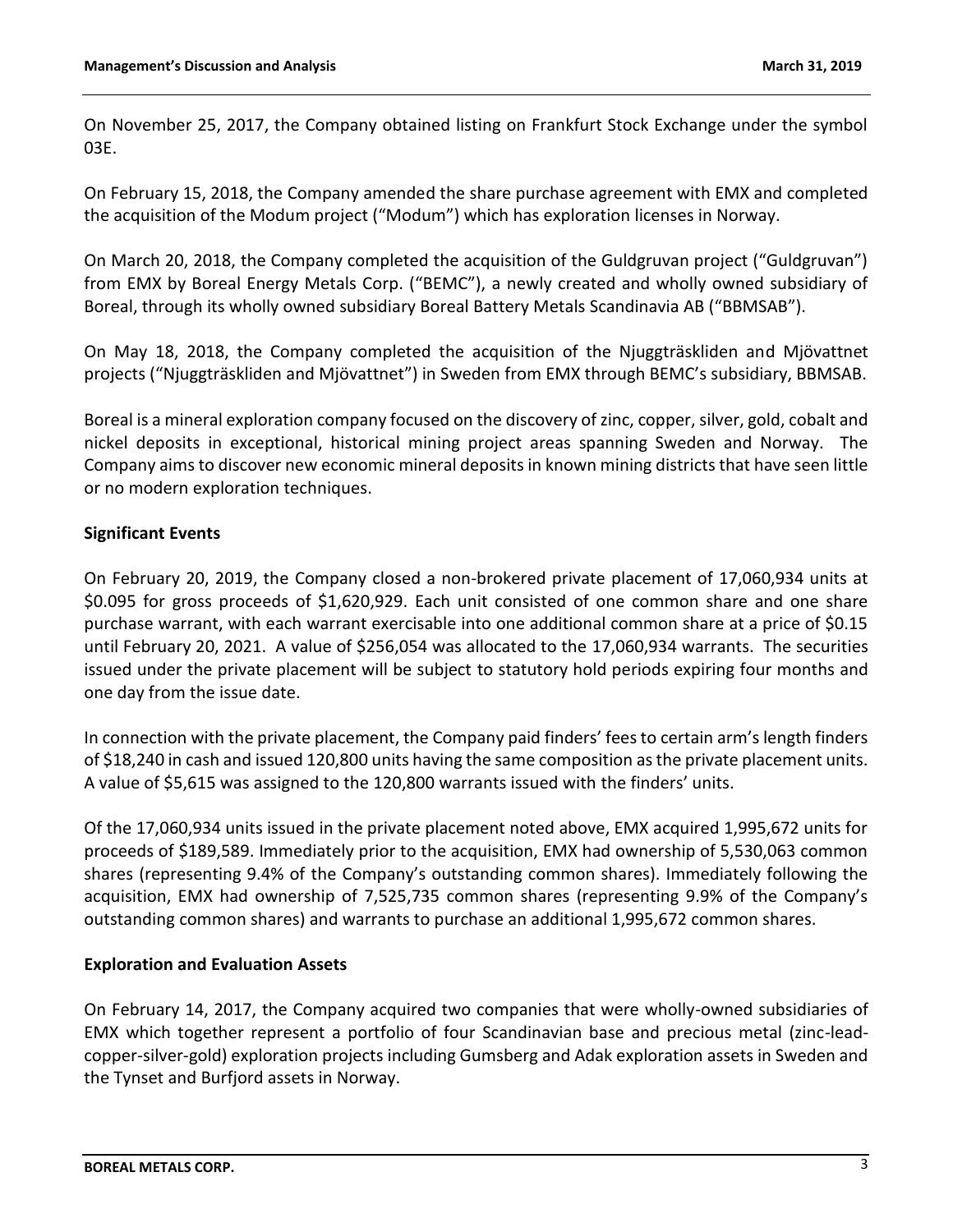To acquire the Swedish Companies, the Company issued 1,713,390 of its common shares to EMX Royalty which represented a 19.9% equity ownership in the Company and had the continuing obligation to issue additional shares to maintain 19.9% interest, at no additional cost to EMX, until the Company has raised \$5,000,000 in equity (raised on November 21, 2017); thereafter, EMX has the right to participate prorata in future financings at its own cost to maintain its 19.9% interest. During 2017, a total of 7,492,592 common shares valued at \$1,290,997 of the Company were issued to EMX due to above obligation.

On February 15, 2018, the Company amended the share purchase agreement with EMX and included the acquisition of Modum. Pursuant to the terms of the agreement, the Company issued to EMX 1,324,181 common shares valued at \$397,254, which brought EMX's equity ownership in Boreal to 19.9%.

EMX has also been granted a 3% net smelter return ("NSR") royalty on each of the Properties, of which a 1% NSR royalty may be purchased by the Company on or before the fifth anniversary of the closing date in 0.5% increments for a total of (a) USD\$2,500,000, or (b) at the purchaser's option, USD\$2,000,000 plus shares of the Company equal in value to USD\$500,000.

EMX will receive annual advance royalty ("AAR") payments of USD\$20,000 for each of the Properties commencing on the second anniversary of the closing, with each AAR payment increasing by USD\$5,000 per year until reaching USD\$60,000 per year, except that the Company may forgo AAR payments on two of the four Properties in years two and three. Once reaching USD\$60,000, AAR payments will be adjusted each year according to the Consumer Price Index (as published by the U.S. Department of Labor, Bureau of Labor Statistics). EMX Royalty will receive a 0.5% NSR royalty on any new mineral exploration projects generated by the Company in Sweden or Norway, excluding projects acquired from a third party containing a mineral resource or reserve or an existing mining operation. EMX Royalty has the right to nominate one seat on the Board of Directors of the Company.

On March 20, 2018, the Company completed the acquisition of the Guldgruvan project from EMX by BEMC.

On May 18, 2018, the Company completed the acquisition of the Njuggträskliden and Mjövattnet projects from EMX by BEMC.

The Company is the owner of base metal mining licenses located in Norway known as the Burfjord and Tynset licenses and in Sweden known as the Gumsberg and Adak projects. In addition, the Company through BEMC, is the owner of mining licenses located in Norway known as Modum and in Sweden known as the Guldgruvan, Njuggträskliden, and Mjövattnet projects (collectively, the "Battery Metals Projects").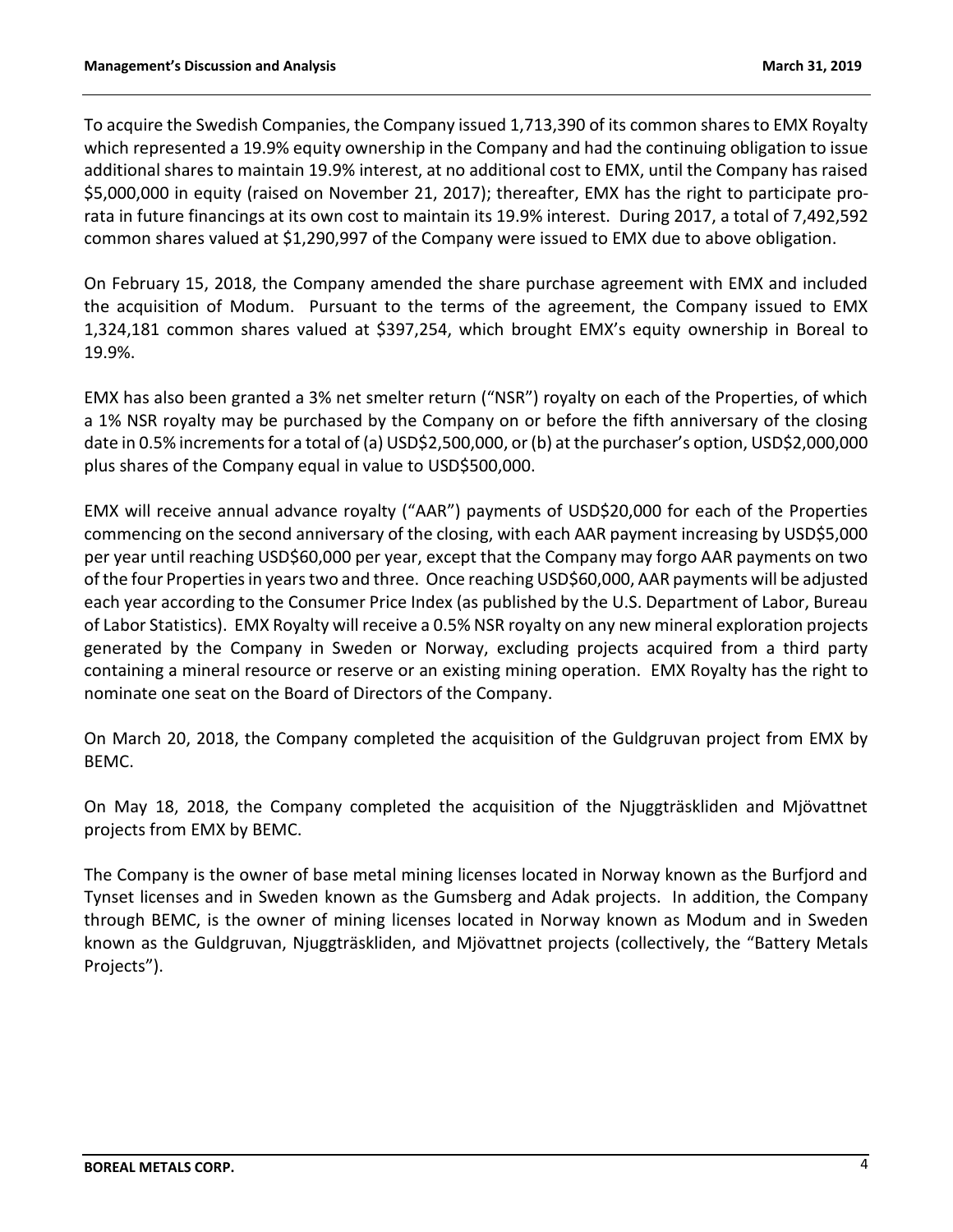### As at March 31, 2019, the exploration and evaluation costs were incurred by the Company as follows:

| <b>Acquisition costs</b>   | Adak, Gumsberg,<br>Burfjord, Tynset | Modum                    | Guldgruvan               | Njuggträskliden and<br>Mjövattnet | Total     |
|----------------------------|-------------------------------------|--------------------------|--------------------------|-----------------------------------|-----------|
|                            |                                     |                          |                          |                                   |           |
| Balance, December 31, 2017 | 1,506,230                           | $\overline{\phantom{a}}$ | $\overline{\phantom{a}}$ | $\overline{\phantom{a}}$          | 1,506,230 |
| Acquisition                | $\overline{\phantom{a}}$            | 452,179                  | 54,926                   | 102,037                           | 609,142   |
| Balance, December 31, 2018 | 1,506,230                           | 452,179                  | 54,926                   | 102.037                           | 2,115,372 |
| Balance, March 31, 2019    | 1,506,230                           | 452.179                  | 54,926                   | 102.037                           | 2,115,372 |

|                                                |        |                                     |          |            | Battery                           |           |
|------------------------------------------------|--------|-------------------------------------|----------|------------|-----------------------------------|-----------|
| <b>Exploration costs</b>                       | Adak   | Gumsberg                            | Burfjord | Tynset     | Metals                            | Total     |
|                                                |        |                                     |          |            | Projects                          |           |
|                                                | \$     | \$                                  | \$       | \$         | \$                                | \$        |
| Balance, December 31, 2017                     | 35,624 | 475,786                             | 264,793  | 22,741     | $\overline{\phantom{a}}$          | 798,944   |
| Accommodation                                  |        | 37,931                              | 3,747    | 757        |                                   | 42,435    |
| <b>Drilling</b>                                |        | 339,912                             |          |            |                                   | 339,912   |
| <b>Exploration equipment</b>                   | 716    | 24,123                              |          | 3,533      |                                   | 28,372    |
| Field work                                     | 2,277  | 182,852                             | 326,065  | 47,421     | 3,932                             | 562,547   |
| <b>Exploration licenses</b>                    | 131    | 23,659                              | 26,284   | 81,173     | 131                               | 131,378   |
| Geological                                     | 5,004  | 199,892                             | 72,243   | 33,195     | 41,900                            | 352,234   |
| Geophysical                                    |        | 167,516                             |          | 1,034      |                                   | 168,550   |
| Other                                          | 482    | 22,483                              | 1,008    | 423        | 715                               | 25,111    |
| Balance, December 31, 2018                     | 44,234 | 1,474,154                           | 694,140  | 190,277    | 46,678                            | 2,449,483 |
| Accommodation                                  |        | 8,883                               |          |            |                                   | 8,883     |
| Drilling                                       |        |                                     |          |            |                                   |           |
| <b>Exploration equipment</b>                   |        |                                     |          |            |                                   |           |
| Field work                                     | 935    | 69,274                              | 27,738   |            | 52                                | 97,999    |
| <b>Exploration licenses</b>                    |        | 217                                 | 38,792   | 83,669     | 19,951                            | 142,629   |
| Geological                                     |        | 32,836                              | 2,204    | 2,854      |                                   | 37,894    |
| Geophysical                                    |        | 133,397                             |          |            |                                   | 133,397   |
| Geochemical                                    |        | 239                                 |          |            |                                   | 239       |
| Other                                          |        | 42,720                              |          |            |                                   | 42,720    |
| Incurred in 2019                               | 935    | 287,566                             | 68,734   | 86,523     | 20,003                            | 463,761   |
| Balance, March 31, 2019                        | 45,169 | 1,761,720                           | 762,874  | 276,800    | 66,681                            | 2,913,244 |
|                                                |        |                                     |          |            |                                   |           |
| <b>Total acquisition and exploration costs</b> |        | Adak, Gumsberg,<br>Burfjord, Tynset | Modum    | Guldgruvan | Njuggträskliden and<br>Mjövattnet | Total     |
|                                                |        | \$                                  | \$       | \$         | \$                                | \$        |
| Balance, December 31, 2018                     |        | 3,909,035                           | 486,086  | 62,641     | 107,093                           | 4,564,855 |
| Balance, March 31, 2019                        |        | 4,352,793                           | 506,089  | 62,641     | 107,093                           | 5,028,616 |

# *Adak VMS Project (Skelleftea District, Sweden)*

The Adak exploration license is located in Skellefteå Mining District in north Sweden. Boreal's Adak project consists of the historical Adakfältet Mine Field which consists of the Adak, Lindsköld, and Brännmyarn mines which together account for 6.33 Mt @ 2.02% Cu, 0.6 g/t Au, 9 g/t Ag and the Rudtjebäcken Mine with 4.75Mt @ 0.9% Cu, 3% Zn, 0.3 g/t Au, 10 g/t Ag (historical, non-43- 101compliant resources). These mines were contract mined by Boliden on behalf of the Swedish Government between 1932 and early 1978, when the mining complex was destroyed by a fire. The facilities were not rebuilt or re-opened since.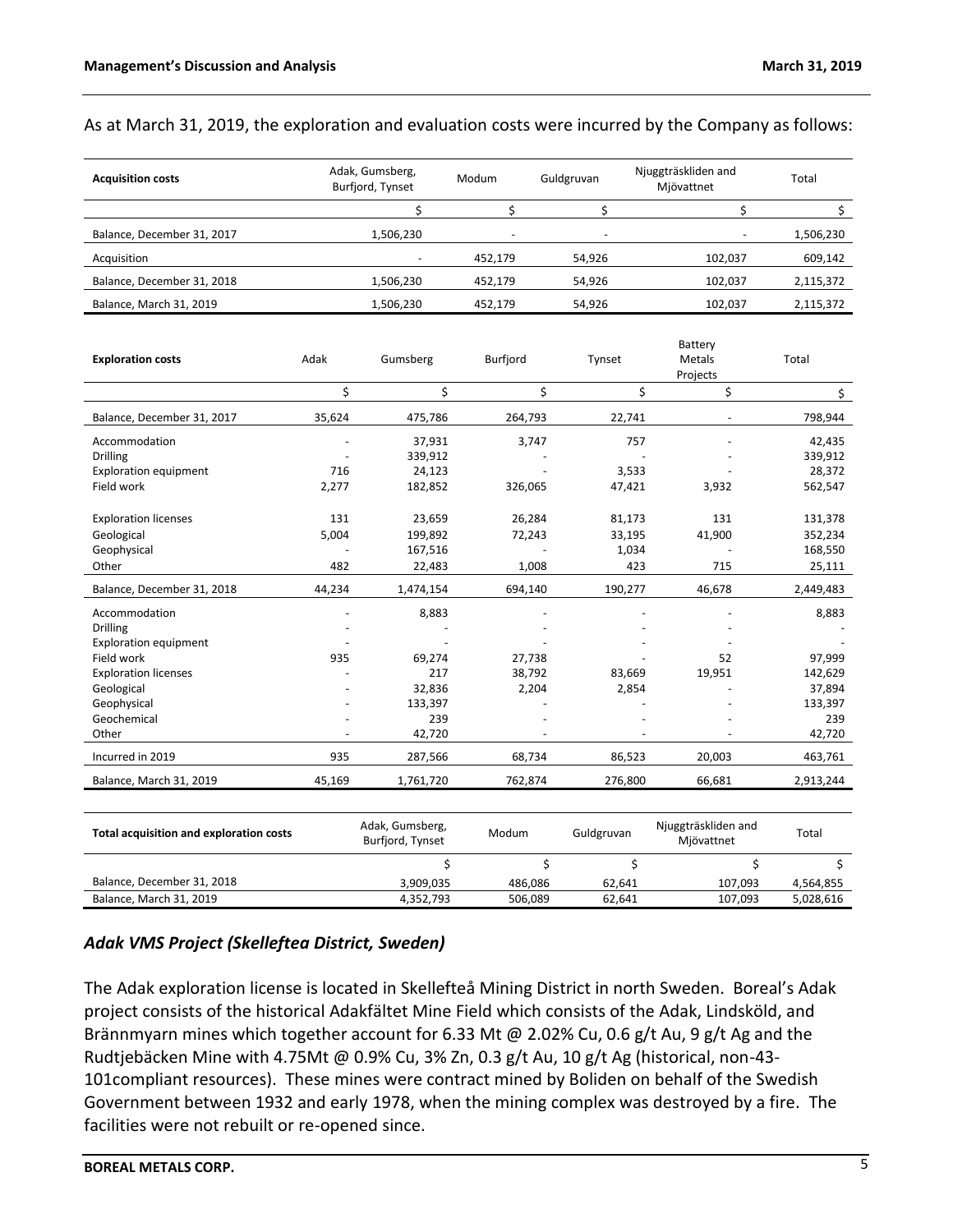In 2018, Boreal compiled historic information and generated digital 3-D models of the mine workings and historic drill intercepts at Adak to help refine drill targeting. Subsurface geologic data include over 700 drill holes and extensive underground development maps and data. This database, coupled with modern direct detection electromagnetic geophysical methods, has identified high potential drill targets within and adjacent to the existing mining footprint. Using these new data compilations and 3- D models, Boreal intends to continue exploring along strike and down dip of historically mined zones of mineralization in the district.

## *Gumsberg VMS Project (Bergslagen District, Sweden)*

The strategically situated Gumsberg project consists of six exploration licenses in the Bergslagen Mining District of southern Sweden totaling over 18,300 hectares, where multiple zones of VMS style mineralization have been identified. Precious and base metal VMS-style mineralization at Gumsberg was mined from the 13th century through the early 19th century, with over 30 historic mines present on the property, most notably the Östra Silvberg mine, which was the largest silver mine in Sweden between 1250 and 1590.

On February 28 and May 2, 2018, the Company announced high grade and other encouraging drill results from the 2,545 metre diamond drill program conducted at Gumsberg in late 2018 and early 2018. These drill results confirmed the presence of high-grade silver-zinc-lead mineralization with significant associated copper and gold mineralization that extend along strike from and below the historic mine workings in the area. Also intersected were previously unrecognized zones of mineralization away from the mine workings. These represent novel discoveries of mineralization in the district. Drill intercepts included VMS-type exhalative massive sulfide horizons, primary replacement style and related highgrade lenses and shoots of silver-zinc-lead mineralization. Similar styles of mineralization occur throughout the Bergslagen district in southern Sweden, which is host to multiple world-renowned base metal sulphide deposits.

In September 2018, Boreal announced the results of a 61-line kilometre, high resolution ground magnetometer survey at Gumsberg. The survey confirmed the potential for stacked or structurally repeated mineralized zones and provided better resolution of the known trends of mineralization in the area.

In December 2018, Boreal commenced further 1,000 metre drill program Gumsberg to test a variety of shallow drill targets across the prospective high-grade VMS mineral trend in the Östra Silvberg mine area. This drill program commenced in January 2019 and the results were released on January 28, 2019 and March 4, 2019. Boreal announced a 1,500 metre drill program to conduct additional exploration drilling with the objective to extend the strike length and down-plunge continuation of this high-grade zone.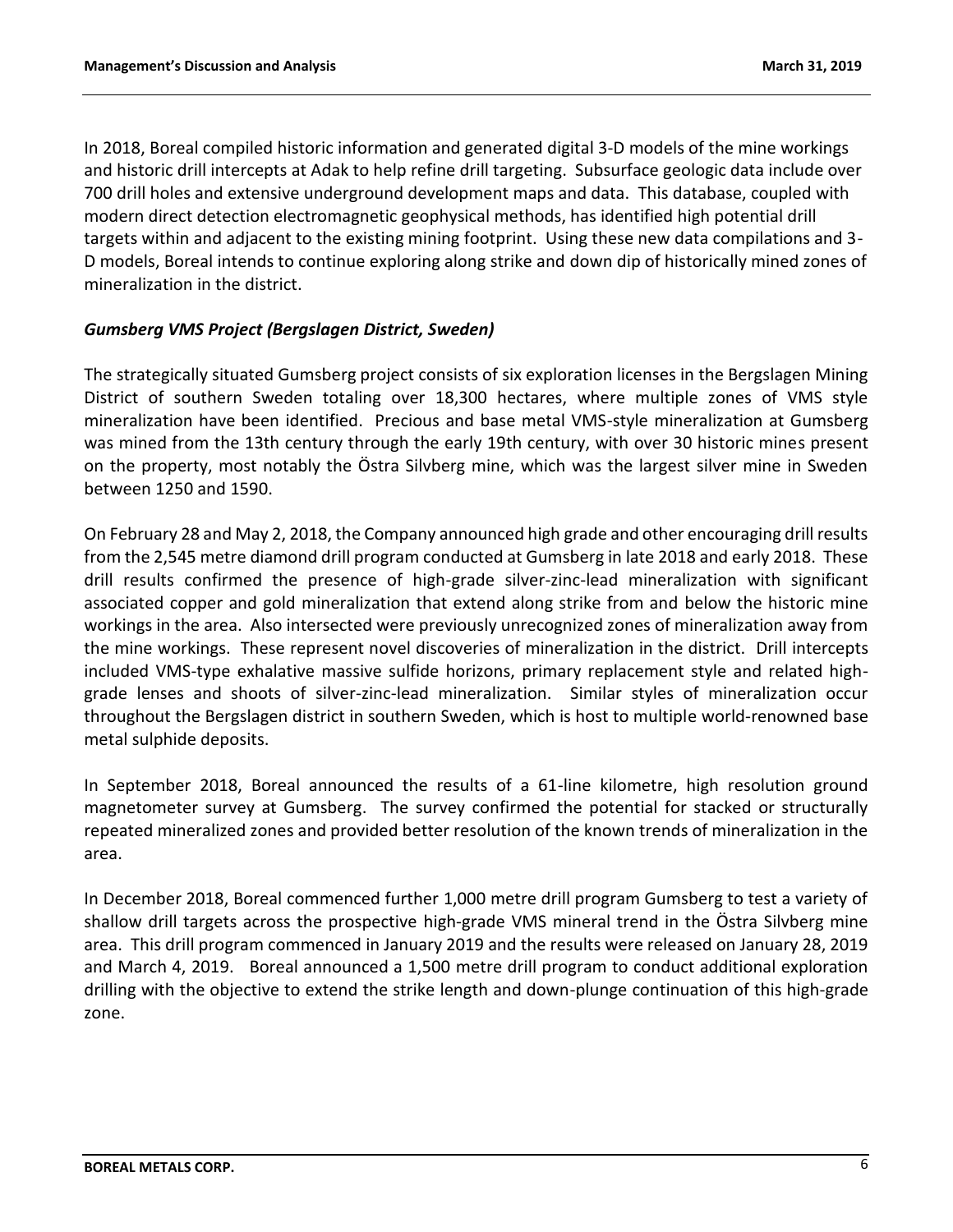Drill highlights from previous Boreal diamond drilling are presented in the table below (for full results please refer to Boreal news releases dated February 28, 2018, May 2, 2018, January 28, 2019 and March 3, 2019):

| Hole                    | From          | To            | Length        | Zn    | Ag     | Pb   | Cu   | Au   | Prospect       |  |
|-------------------------|---------------|---------------|---------------|-------|--------|------|------|------|----------------|--|
| ID                      | <b>Meters</b> | <b>Meters</b> | <b>Meters</b> | %     | g/t    | %    | %    | g/t  | Name           |  |
| BM-17-001 <sup>x</sup>  | 99.30         | 106.00        | 6.70          | 5.19  | 16.39  | 1.08 | 0.30 | 0.08 | Vallberget     |  |
| BM-17-002 <sup>X</sup>  | 88.10         | 88.62         | 0.52          | 5.65  | 1.63   | 0.06 | 0.19 | 0.05 | Vallberget     |  |
| BM-17-002 <sup>x</sup>  | 92.30         | 94.20         | 1.90          | 13.55 | 51.75  | 5.23 | 0.27 | 0.34 | Vallberget     |  |
| BM-17-003 <sup>X</sup>  | 101.35        | 102.55        | 1.20          | 6.73  | 25.00  | 2.10 | 0.35 | 0.12 | Vallberget     |  |
| BM-17-004 <sup>X</sup>  | 105.77        | 106.37        | 0.60          | 4.81  | 24.94  | 1.96 | 0.01 | 0.02 | Vallberget     |  |
| BM-17-005Y              | 122.30        | 133.24        | 10.94         | 16.97 | 656.70 | 8.52 | 0.03 | 0.76 |                |  |
| BM-17-005 <sup>Y</sup>  | 155.43        | 165.00        | 9.57          | 5.87  | 183.90 | 2.33 | 0.04 | 0.52 | Östra Silvberg |  |
| BM-17-005Y              | 178.16        | 179.00        | 0.84          | 11.56 | 218.02 | 5.77 | 0.04 | 0.30 |                |  |
| BM-17-006 <sup>x</sup>  | 14.88         | 19.95         | 5.07          | 3.00  | 9.25   | 0.96 | 0.06 | 0.02 | Vallberget     |  |
| BM-17-008 <sup>X</sup>  | 13.25         | 13.60         | 0.35          | 3.20  | 6.85   | 0.03 | 0.05 | 0.02 | Vallberget     |  |
| BM-17-008 <sup>X</sup>  | 86.35         | 87.15         | 0.80          | 1.16  | 0.85   | 0.05 | 0.02 | 0.00 | Vallberget     |  |
| BM-17-011 <sup>x</sup>  | 53.50         | 56.65         | 3.15          | 3.03  | 11.69  | 0.62 | 0.44 | 0.19 |                |  |
| BM-17-011 <sup>X</sup>  | 130.50        | 137.20        | 6.70          | 7.01  | 11.14  | 0.44 | 0.10 | 0.00 | Vallberget     |  |
| BM-17-012 <sup>W</sup>  | 321.00        | 322.00        | 1.00          | 1.22  | 6.20   | 0.60 | 0.00 | 0.10 |                |  |
| BM-17-012 <sup>W</sup>  | 325.00        | 329.00        | 4.00          | 1.01  | 4.25   | 0.42 | 0.01 | 0.19 | Östra Silvberg |  |
| BM-17-012 <sup>W</sup>  | 332.00        | 339.00        | 7.00          | 1.56  | 12.20  | 0.85 | 0.02 | 0.18 |                |  |
| GUM-18-003 <sup>X</sup> | 105.00        | 116.00        | 11.00         | 5.89  | 239.00 | 2.51 | 0.04 | 0.96 | Östra Silvberg |  |
| GUM-18-004 <sup>X</sup> | 162.16        | 173.17        | 11.01         | 7.45  | 275.12 | 2.65 | 0.05 | 0.77 | Östra Silvberg |  |

*<sup>W</sup> True width unknown.*

*<sup>X</sup> Apparent widths reported - true widths are estimated between 80-100% of reported intervals.*

*<sup>Y</sup>Apparent widths reported - true widths are estimated at 20-50% of reported interval.*

Between March 19, 2019 and April 9, 2019, Boreal executed a 1,562 meter diamond drilling program designed to test the continuity of near-surface, high grade targets at the Östra Silvberg, Vallberget and Gumsgruvan located on the Gumsberg License. Boreal has not received the geochemical results from the program as of March 31, 2019.

## *Burfjord Copper-Gold Project (Alta Region, Norway)*

The Burfjord copper-gold project is comprised of six exploration licenses totaling 5,500 hectares in the Kåfjord copper belt near Alta, Norway. Copper mineralization was mined in the Burfjord area during the 19th century, with over 25 historic mines and prospects developed along the flanks of a prominent 4 x 6 kilometre fold (anticline) consisting of interbedded sedimentary and volcanic rocks. Copper and gold mineralization at Burfjord is hosted by swarms of iron-oxide rich carbonate veins, with high grade copper mineralization (the target of the historic mining activity) focused along contacts between rock types. However, cut-off grades in the primitive 19<sup>th</sup> century-era mining operations were quite high (likely exceeding 3% copper), and Boreal sees potential for larger tonnages of mineralization at lower grades in areas adjacent to and surrounding the historic mines.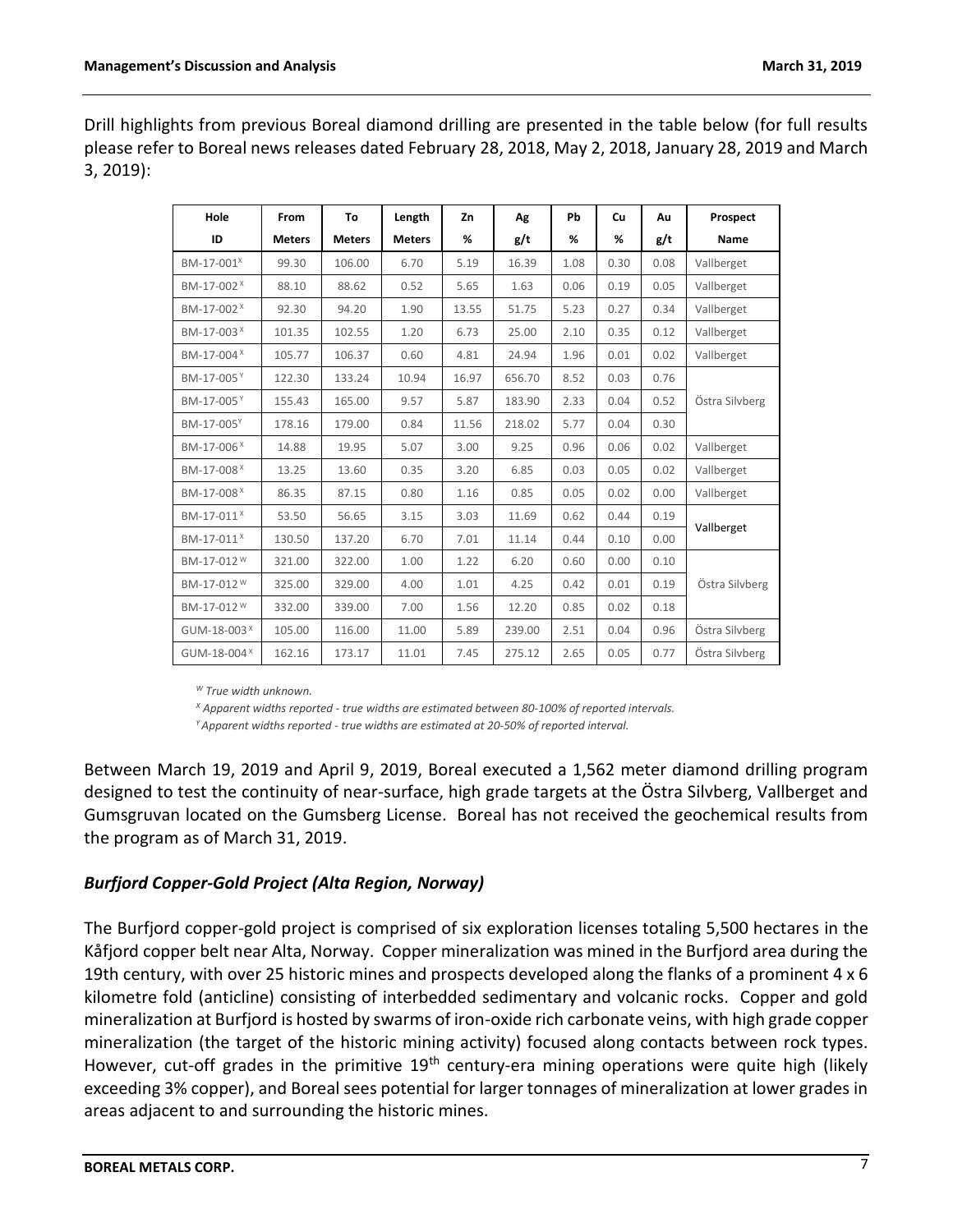On January 4, 2018 the Company announced the results of an Induced Polarization Geophysical Survey ("IP Geophysical Survey") at the 100% owned Burfjord Project. The results of the survey indicate alongstrike continuity of sulphide mineralization over a three-kilometre segment of prospective stratigraphy and depth continuity in excess of 100 metres; beyond the depth limitations of the pole-dipole electrode configuration. An IP and Resistivity Survey was conducted between October 5 and October 25, 2017 at Burfjord, by GeoVista AB. The survey results successfully demonstrate the projection of mineralization under cover for widths on the order of 100 metres or more, the continuity of the mineralization along trend for at least 3,000 metres, and projection to depths of at least 100 metres. Based on these results, Boreal has commenced a drill program to test the grade and continuity of mineralization.

In late September 2018, Boreal commenced a 1,000 metre drill program at Burfjord. The drill program was designed to test multiple copper and gold targets in the Burfjord area, particularly in the southwest area of the anticline, where much of the historical mining activities were focussed. In total, seven holes were drilled totalling 951 metres. Drilling at Burfjord was completed on time and under budget. The results from this widely spaced reconnaissance drill program confirmed the presence of broad zones of copper mineralization enveloping high-grade copper veins at Burfjord.

# *Tynset VMS project (Røros District, Norway)*

The Tynset project is comprised of several exploration licenses totaling 17,000 hectares in the Røros Mining District of central Norway, which hosts a ~30-kilometre trend of VMS style mineral occurrences and historic mines, including the Vingelen Mine, which was operated in the 18th and 19th centuries.

During the summer months of 2018, surface sampling, mapping and geophysical programs took place on the Tynset project. These work programs were being focused in the areas of historic mines at Vingelen and Fådalsgruven and included soil sampling surveys, mapping and ground magnetometer surveys using a continuous read, high resolution magnetometer. In total, 23 lines of soil samples were collected, constituting over 650 individual samples, and 86 line kilometres of high resolution ground magnetic surveys were completed.

These programs generated multiple new geochemical and geophysical targets, as well as, further refined the understanding of geological features and trends in both areas. In particular, new geological targets were identified to the south of the historic mine workings at Fådalsgruven, and several additional trends of mineralization appear to have been identified at Vingelen. Continued work in 2019 will focus on areas along the Sivilldalen Mine trend at the southern end of the Tynset property position, prior to identification of prioritized targets for drill testing.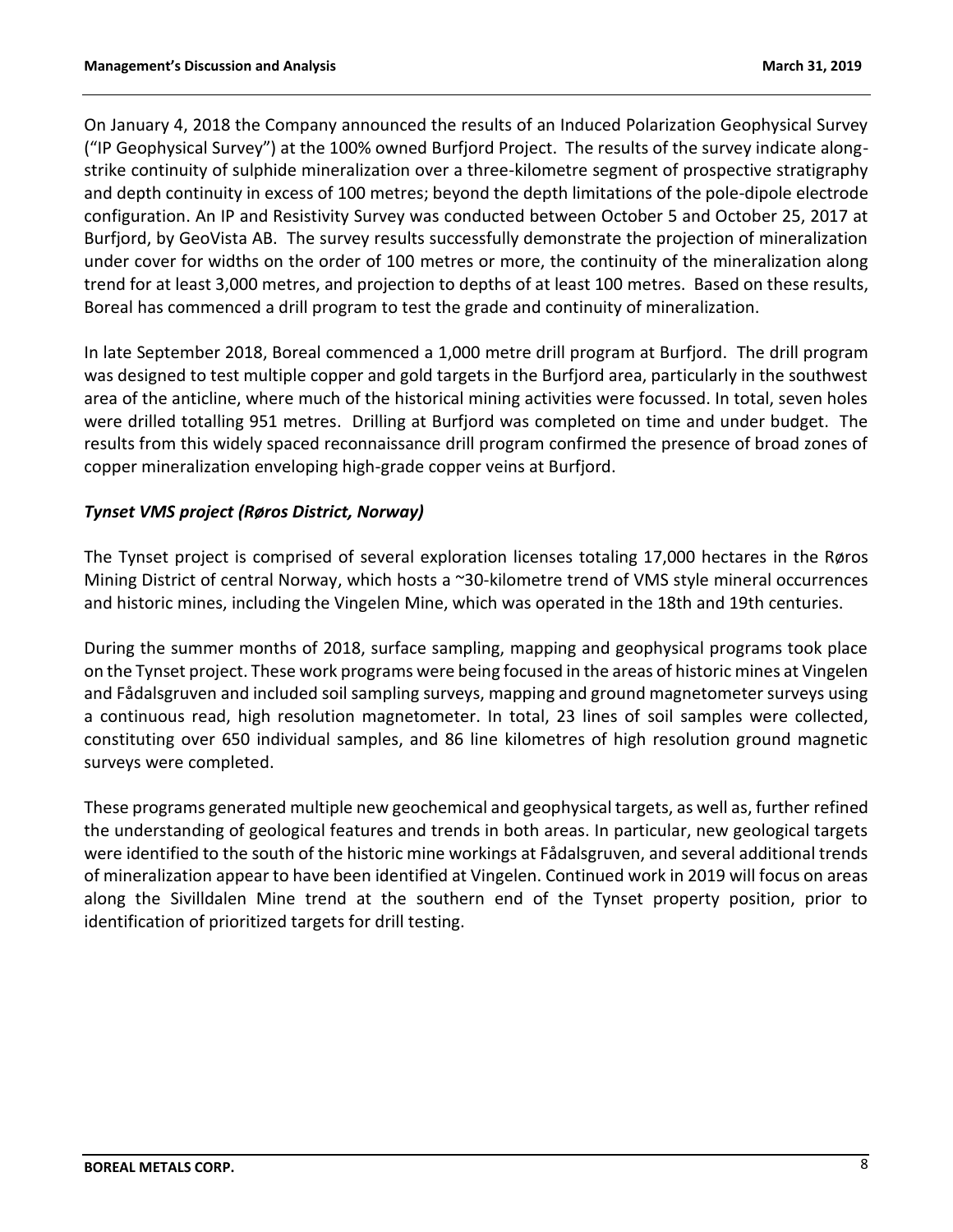# *Modum Cobalt Project (Norway)*

The 13,115 Ha Modum cobalt-copper project is located approximately 75 kilometres west of Oslo, Norway. The Modum project is accessible year-round, with robust infrastructure including road, rail, power, and skilled labour in nearby municipalities. The Modum property position surrounds an inlier of exploration licenses held by third parties that partially cover the Skuterud Cobalt Mine, one of Europe's most prolific historic cobalt producers. Historic mine workings, prospects and trends of cobalt and copper mineralization extend onto the Boreal property.

During 2018, Boreal conducted surface exploration programs at Modum, including sampling of soil and till materials along the geologic trend of the historic mining areas. The geochemical sampling program identified multiple additional targets at Modum, which will be the focus of follow-up exploration programs in 2019.

## *Guldgruvan Cobalt Project (Los Cobalt Mine, Sweden)*

The 2,400 Ha Guldgruvan Cobalt Project is located near the town of Los, Sweden. The Project is accessible year-round, with robust infrastructure including paved roads, power, and skilled labour in nearby municipalities. The Guldgruvan Project contains numerous historical workings, test pits and shallow drill holes in addition to five major mining sites which were the focus of historical production. Those include the Los Cobalt Mine, one of the few historic mines in Sweden that produced cobalt as its primary commodity.

## *Njuggträskliden and Mjövattnet Nickel-Copper-Cobalt Projects (Skellefteå, Sweden)*

The Njuggträskliden and Mjövattnet nickel-copper-cobalt projects are located in the Skellefteå mining area in Northern Sweden. The 9,000 hectare Njuggträskliden and 6,400 hectare Mjövattnet licenses cover multiple drill defined zones of nickel-rich sulfide mineralization. The Projects were recognized during a nationwide reconnaissance exploration program for nickel conducted between 1968 and 1984 by the Swedish Geological Survey ("SGU") and other government entities. This led to the discovery of nickel mineralization at Mjövattnet in 1971, followed by the discovery of Njuggträskliden in 1974. More than 80 nickel occurrences were identified during the reconnaissance programs, including Njuggträskliden and Mjövattnet, with state funded drill programs defining multiple historic mineral resources.

## **Exploration Outlook**

Boreal is pleased with the progress made on its exploration programs in Scandinavia, especially with the initial drill results reported from the Gumsberg project in Sweden, where reconnaissance drill holes intersected significant base-metal and silver rich styles of mineralization. Likewise, an initial drill program was conducted at the Burfjord project in northern Norway and results confirm the presence of broad zones of copper mineralization enveloping high-grade copper veins.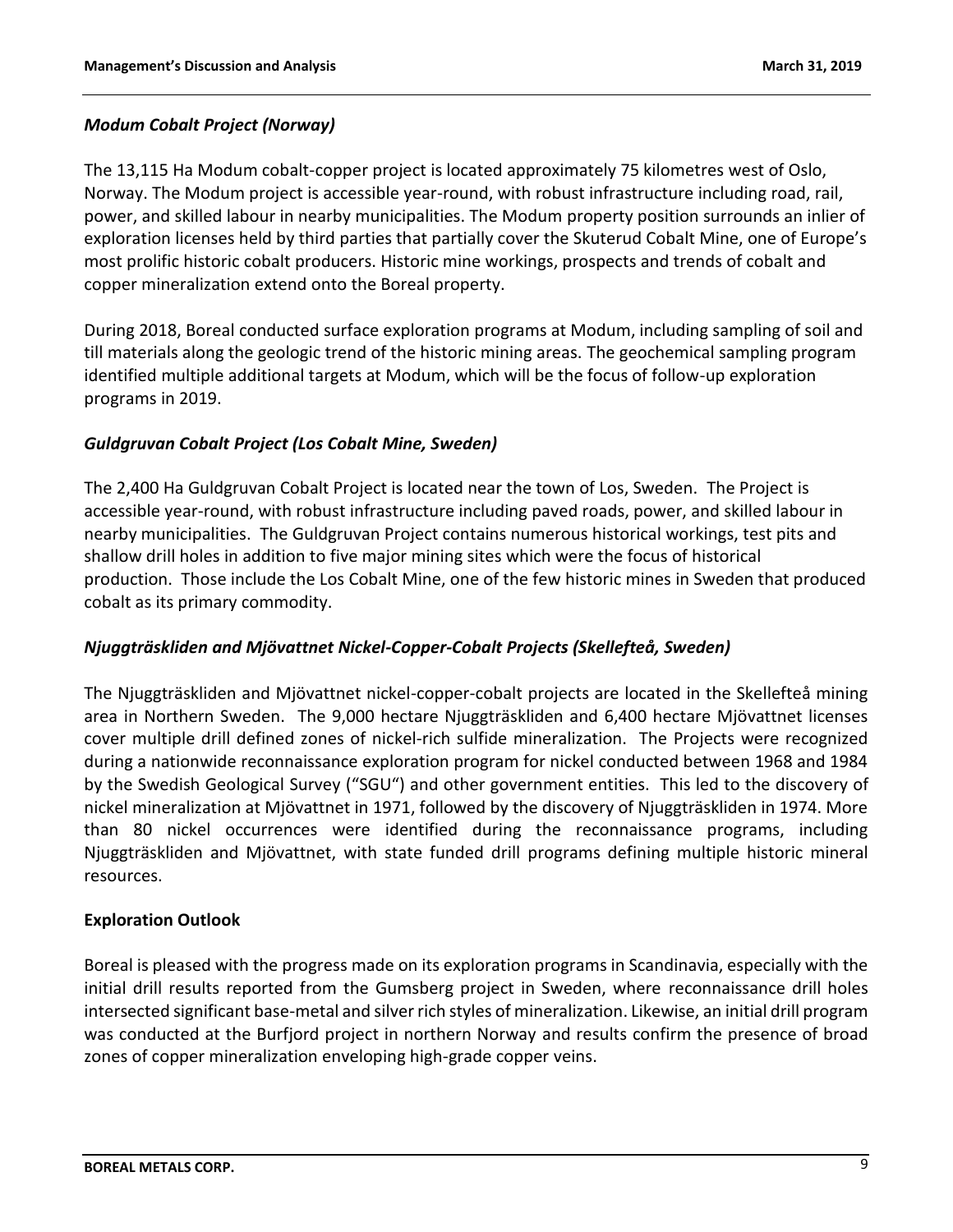Multiple other projects were also advanced in 2018, including field programs executed at the Tynset and Modum projects in Norway, and data compilation and advanced targeting efforts continued at the Adak project in Sweden.

To date, an emphasis has been placed on low-cost, high value surface exploration work that led to the definition of high priority drill targets, as well as highly efficient drill programs targeting near-surface, high grade zones of mineralization (Gumsberg and Burfjord as examples). These cost-efficient programs are designed to deliver maximum value to Boreal shareholders while continuing to advance multiple projects in the portfolio in a timely fashion.

## **Selected Annual Financial Information**

The Company's Consolidated Financial Statements for the years ended December 31, 2018, 2017, and 2016 have been prepared in accordance with International Financial Reporting Standards ("IFRS") as issued by the International Accounting Standards Board ("IASB"). The following selected financial information is taken from the annual consolidated financial statements and should be read in conjunction with those statements.

During fiscal 2018, the Company changed its accounting policy with respect to exploration and evaluation expenditures to better represent total costs incurred on its exploration and evaluation assets. In prior years the Company's policy was to charge to operations exploration expenditures as incurred. The Company has elected to change this accounting policy to now capitalize by property all costs directly related to the exploration and evaluation of mineral properties classified as exploration and evaluation assets, effective with the presentation of these financial statements, on a retrospective basis.

|                                         | December 31, | December 31,    | December 31,    |
|-----------------------------------------|--------------|-----------------|-----------------|
|                                         | 2018         | 2017 (restated) | 2016 (restated) |
| Cash                                    | 241,820      | 3,397,728       | 196,987         |
| Total assets                            | 5,109,227    | 6,119,693       | 205,918         |
| <b>Total liabilities</b>                | 339,285      | 686,862         | 181,551         |
| Shareholders' equity                    | 4,769,942    | 5,432,831       | 24,367          |
| Net loss and comprehensive loss         | (1,925,458)  | (1,403,621)     | (171, 541)      |
| Basic and diluted loss per common share | (0.03)       | (0.05)          | (0.02)          |

## **Results of Operations**

*For the three month periods ended March 31, 2019 and 2018*

During the period ended March 31, 2019, the Company incurred a net loss of \$447,592, a decrease of \$157,900 compared to \$605,492 net loss incurred in the same period of 2018. This decrease in the Company expenses was a result of reduced marketing expenses.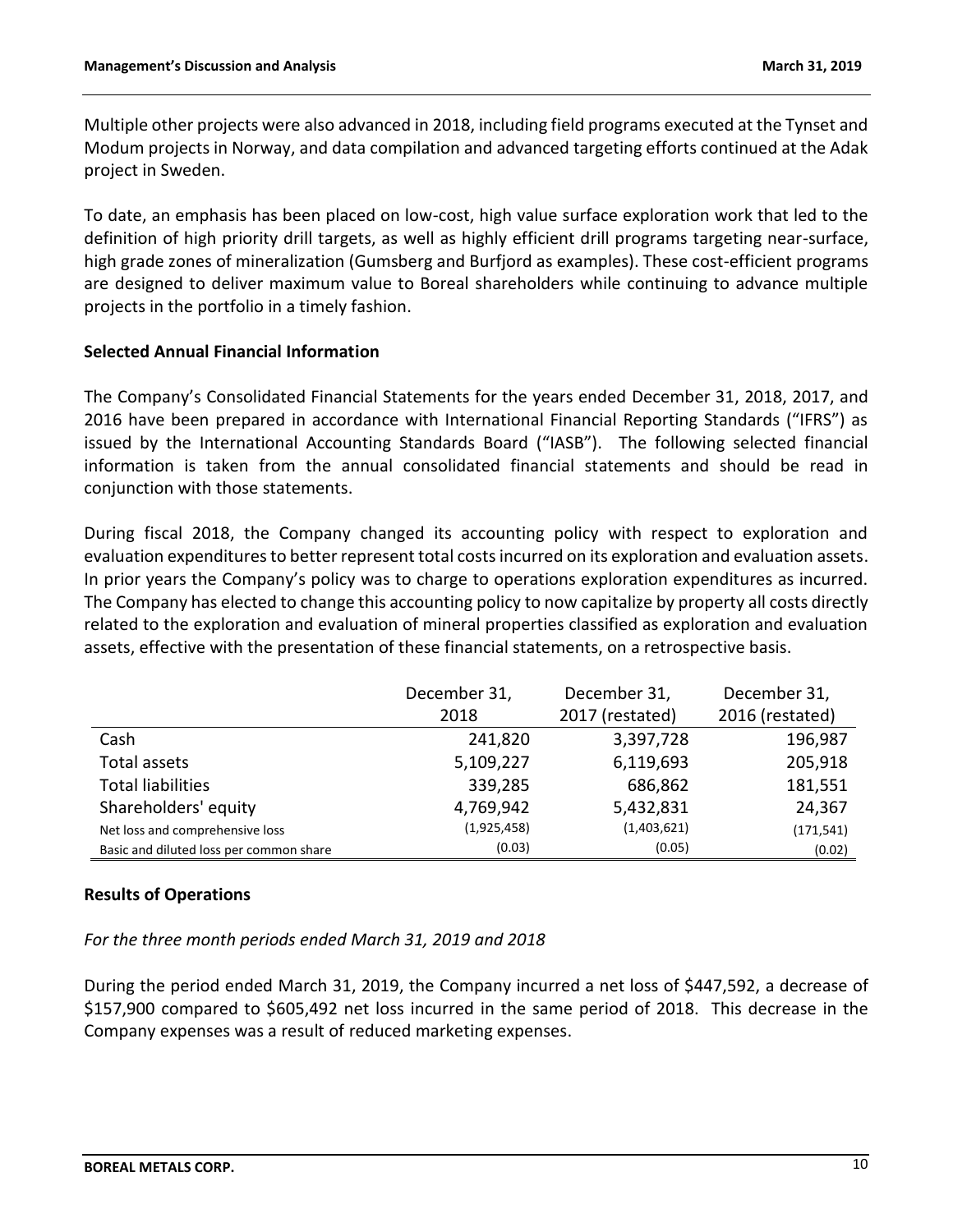During the period ended March 31, 2019, the Company's major operating expenses were as follows:

Legal fees totaled \$15,000 (2018 – \$2,789) and audit and accounting fees totaled \$26,744 (2018 - \$34,045). Legal fees increased due to increased general legal related activity as a result maintaining operations in Canada and Sweden. Audit and accounting fees decreased because more fees were incurred in 2018 with setting up two offices in Canada and Sweden.

Foreign exchange of \$5,391 (2018 - \$16,608) due to insignificant foreign exchange rate fluctuation during the current period.

General and office expenses of \$29,111 (2018 - \$29,986) was consistent with that of the first quarter of 2018.

Management fees totaled \$103,000 (2018 - \$95,500) were paid or accrued for present and directors and officers of the Company.

Marketing fees totaled \$81,907 (2018 - \$296,593) as the Company reduced marketing costs and engaged fewer consulting and marketing companies.

Rent expenses of \$14,977 (2018 - \$26,818) were decreased due to the rental of a temporary office while abroad in the prior period.

Share-based payments of \$70,606 (2018 - \$Nil) due to stock options issued during the prior year 2018.

The basic and diluted loss per common share in the three month period ended March 31, 2019 was \$0.01 (2018 - \$0.01).

*Cash flows for the period ended March 31, 2019 and 2018*

At March 31, 2019, the Company had \$1,086,145 cash, compared to \$241,820 cash at December 31, 2018.

In the period ended March 31, 2019, the Company issued shares by way of private placement for net proceeds of \$1,602,689.

In the period ended March 31, 2019, net cash used for operating activities totaled \$297,635 compared to \$861,971 of net cash used in operating activities in 2018. The cash used in operating activities consisted of the operating expenses of the Company.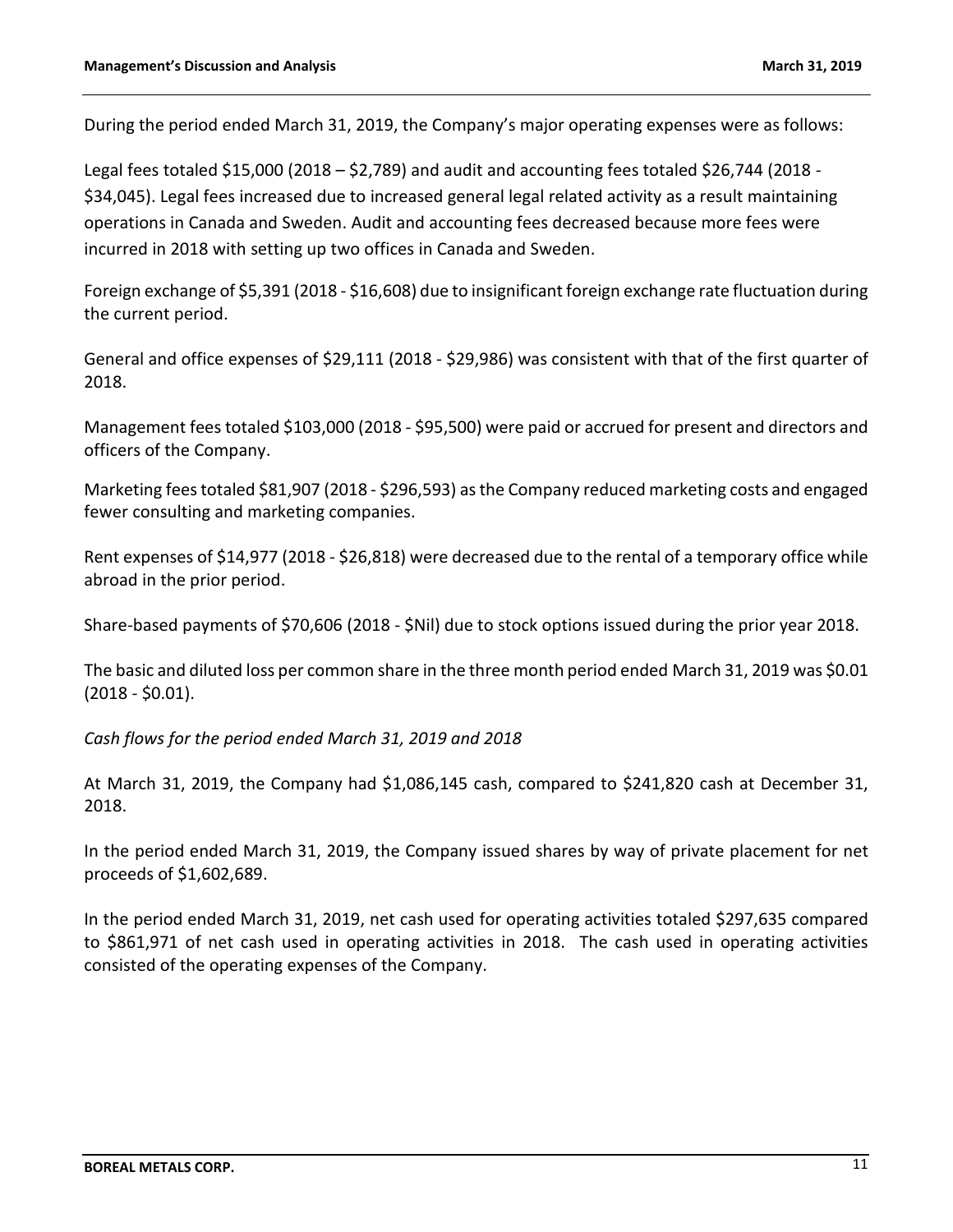|                                              | March 31,  | December   | September  | June 30,   |            | March 31, December 31, | September  | June 30,   |
|----------------------------------------------|------------|------------|------------|------------|------------|------------------------|------------|------------|
|                                              | 2019       | 31, 2018   | 30, 2018   | 2018       | 2018       | 2017                   | 30, 2017   | 2017       |
|                                              | \$         | \$         | \$         | \$         | \$         | Ś.                     | \$         | \$         |
| Cash                                         | 1,086,145  | 241,820    | 1,229,771  | 1,750,659  | 1,665,678  | 3,397,728              | 280,847    | 390,770    |
| Total assets                                 | 6,530,797  | 5,109,227  | 5,392,249  | 5,733,513  | 5,630,639  | 6,119,693              | 1,255,608  | 1,003,811  |
| <b>Total liabilities</b>                     | 535,152    | 339,285    | 289,411    | 160,370    | 485,035    | 686,862                | 210,070    | 264,281    |
| Working capital                              | 731,405    | 119,643    | 1,176,753  | 1,884,835  | 1,647,296  | 3,120,007              | 202,541    | 159,777    |
| (deficiency)                                 |            |            |            |            |            |                        |            |            |
| Loss and comprehensive loss attributable to: |            |            |            |            |            |                        |            |            |
| Company's                                    | (446, 568) | (406, 173) | (639, 811) | (273,088)  | (605, 492) | (745, 790)             | (445, 686) | (142,193)  |
| shareholders                                 |            |            |            |            |            |                        |            |            |
| Non-controlling                              | (1,024)    | 324        | (668)      | (550)      |            |                        |            |            |
| interests on BEMC                            |            |            |            |            |            |                        |            |            |
| Net comprehensive                            | (447, 592) | (405, 849) | (640, 479) | (273, 638) | (605, 492) | (745, 790)             | (445, 686) | (142, 193) |
| loss                                         |            |            |            |            |            |                        |            |            |
| Basic and diluted                            | (0.01)     | (0.01)     | (0.01)     | (0.01)     | (0.01)     | (0.02)                 | (0.02)     | (0.01)     |
| loss per share                               |            |            |            |            |            |                        |            |            |

## **Summary of Quarterly Results**

## **Liquidity and Capital Resources**

To date, the Company has not yet realized profitable operations. The Company will require additional financing to explore and develop its mineral properties and there can be no assurances that such financing will be available, or if available, will be on reasonable terms.

These consolidated financial statements have been prepared assuming the Company will continue on a going-concern basis. The Company has incurred losses since inception and the ability of the Company to continue as a going-concern depends upon its ability to develop profitable operations and to continue to raise adequate financing. Management is actively targeting sources of additional financing through alliances with financial, exploration and mining entities, or other business and financial transactions which would assure continuation of the Company's operations and exploration programs. In order for the Company to meet its liabilities as they come due and to continue its operations, the Company is solely dependent upon its ability to generate such financing.

There can be no assurance that the Company will be able to obtain adequate financing in the future or that the terms of such financing will be favorable. If adequate financing is not available when required, the Company may be required to delay, scale back or eliminate programs and may be unable to continue in operation. The Company may seek such additional financing through debt or equity offerings, but there can be no assurance that such financing will be available on terms acceptable to the Company or at all. Any equity offering will result in dilution to the ownership interests of the Company's shareholders and may result in dilution to the value of such interests.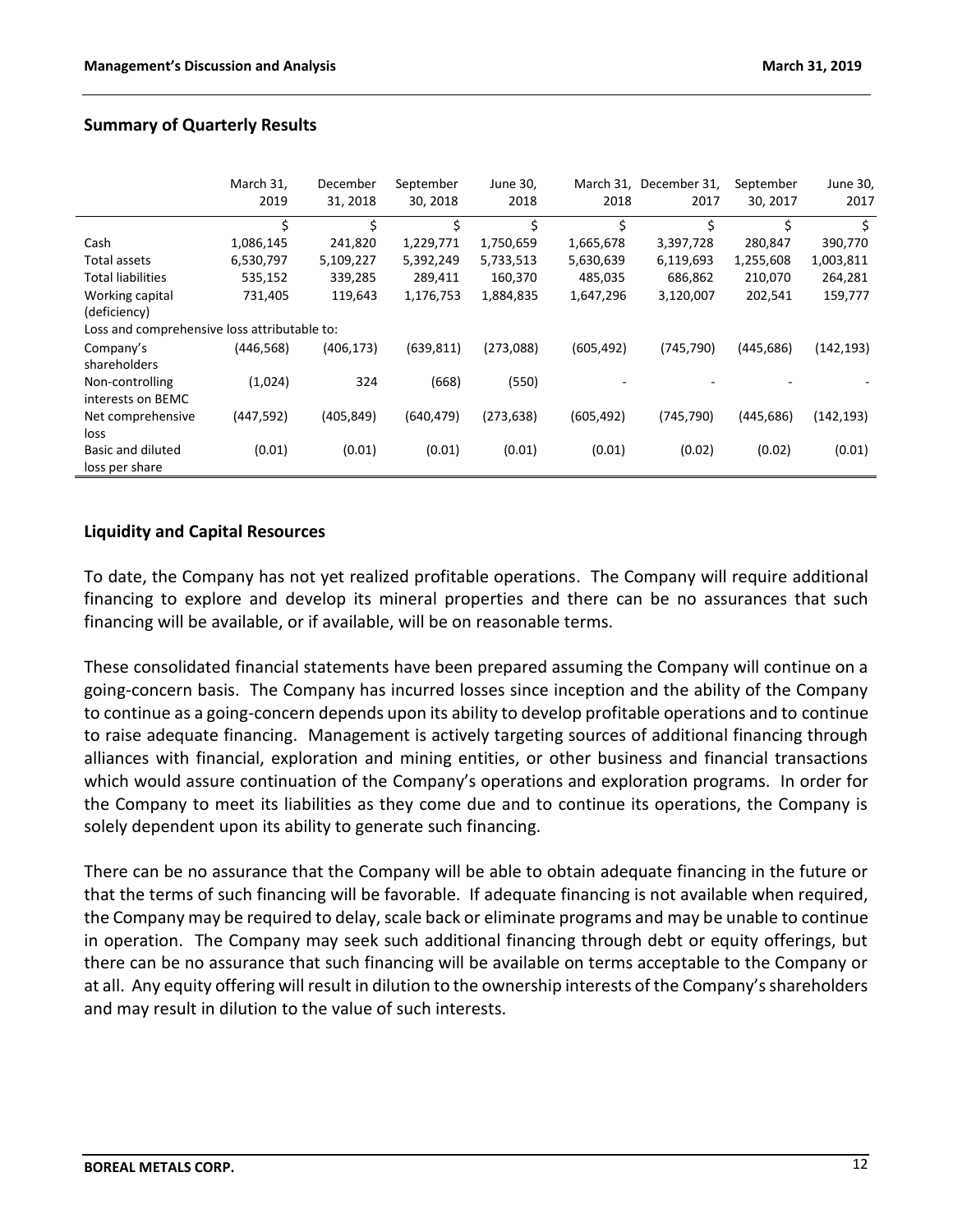The Company's revenues, if any, are expected to be in large part derived from the mining and sale of minerals and metals or interests related thereto. The economics of developing and producing properties are affected by many factors including the cost of operations and the market price of the mineral resource. Depending on the market price of mineral resources, the Company may determine that it is impractical to continue commercial production.

## **Related Party Transactions**

Key management personnel include Patricio Varas as Executive Chairman; Karl Antonius as President, Chief Executive Officer and Director; Alexandra Woodyer Sherron as Chief Financial Officer; and Jon Sherron, Eric Jensen, David Reid, Michael Nordfors (appointed July 1, 2018), and Thomas Soderqvist (appointed January 1, 2019) as Directors of the Company and its subsidiaries. Hakan Sydner ceased to be a related party effective July 1, 2018.

The Company entered into the following transactions with related parties during the period ended March 31, 2019:

|                                      | For the period ended March 31, |  |         |  |  |
|--------------------------------------|--------------------------------|--|---------|--|--|
|                                      | 2019                           |  | 2018    |  |  |
| Short-term benefits paid or accrued: |                                |  |         |  |  |
| Accounting fees                      | 13,952                         |  | 19,044  |  |  |
| Management fees                      | 103,000                        |  | 107,160 |  |  |
| Share-based payments                 | 54,478                         |  |         |  |  |
| Rent                                 | 4,000                          |  | 6,000   |  |  |
|                                      | 175,430                        |  | 132,204 |  |  |

As of March 31, 2019, included in accounts payable and due to related parties is \$93,068 (2018 – \$50,280) due to directors and officers and \$Nil (2018 – \$Nil) prepaid to an officer of the Company.

All related party transactions are in the normal course of operations and have been measured at the agreed to amounts, which is the amount of consideration established and agreed to by the related parties.

### **Financial Instruments and Other Instruments**

### **Financial instruments**

Financial assets and liabilities are classified in the fair value hierarchy according to the lowest level of input that is significant to the fair value measurement. Assessment of the significance of a particular input to the fair value measurement requires judgement and may affect placement within the fair value hierarchy levels. The hierarchy is as follows:

Level 1: guoted prices (unadjusted) in active markets for identical assets or liabilities.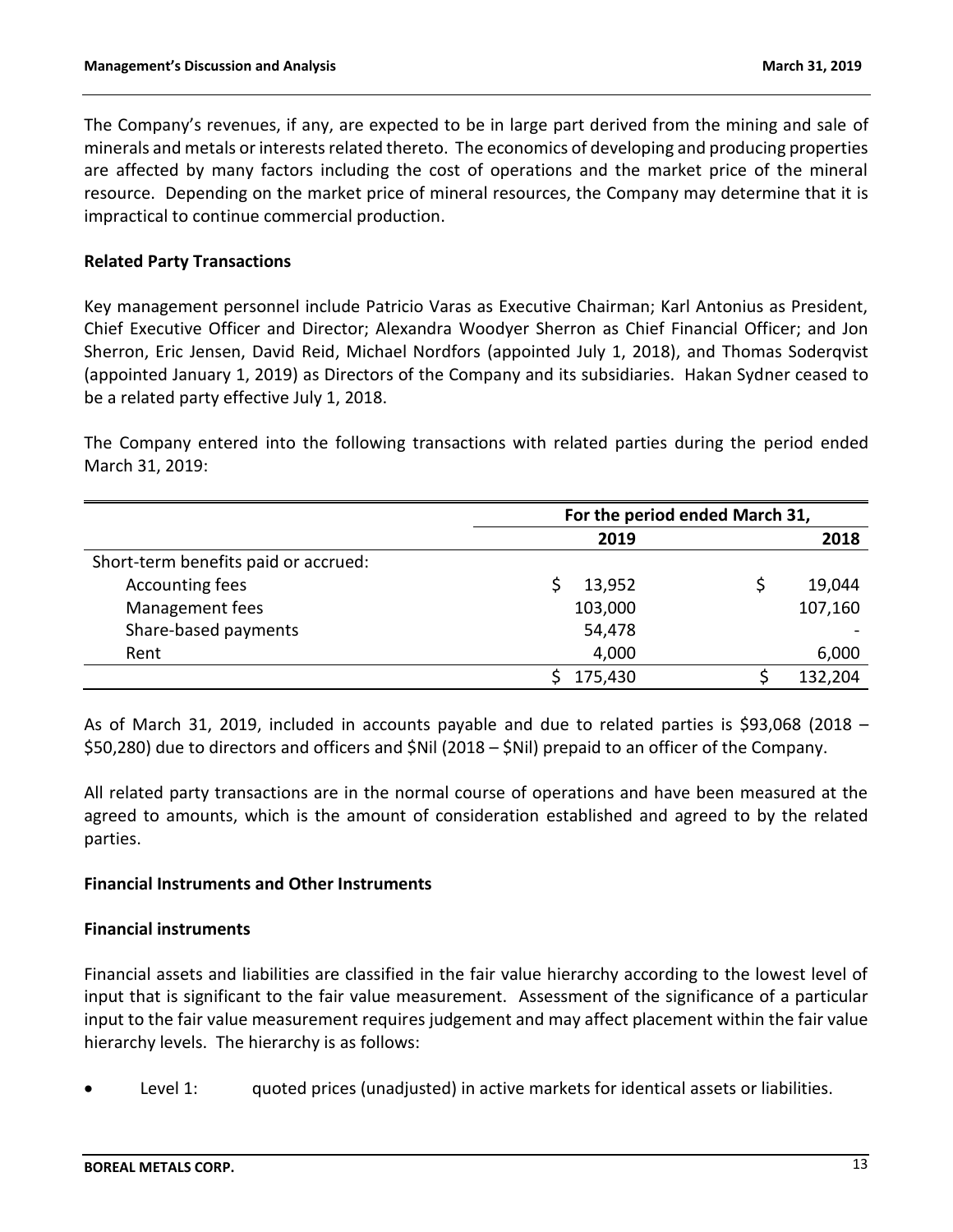- Level 2: inputs other than quoted prices included in Level 1 that are observable for the asset or liability, either directly (i.e., as prices) or indirectly (i.e., derived from prices).
- Level 3: inputs for the asset or liability that are not based on observable market data (unobservable inputs).

The fair value of receivables, reclamation bond and accounts payable and accrued liabilities approximate their carrying amounts due to the short-term nature of the financial instruments. Cash is classified as financial assets measured at fair value through profit or loss and is measured at fair value using level 1 inputs of the fair value hierarchy. Reclamation bond and receivables are measured at amortized cost. Accounts payable and accrued liabilities are classified as other financial liabilities are measured at amortized cost.

## *Risk management*

The Company is exposed to a variety of financial instrument related risks to varying degrees:

## Credit risk

Credit risk is the risk that the counterparty to a financial instrument will cause a financial loss for the Company by failing to discharge its obligations. The Company's credit risk is primarily attributable to its liquid financial assets including cash. The Company limits its exposure to credit risk on liquid financial assets through maintaining its cash with high-credit quality financial institutions.

### Liquidity risk

Liquidity risk is the risk that the Company will not be able to meet its obligations associated with its financial liabilities. The Company's approach to managing liquidity risk is to ensure that it will have sufficient liquidity to meet liabilities when due. The Company is currently investigating financing opportunities so that it has sufficient liquidity to meet liabilities when due.

There can be no assurance the Company will be able to obtain required financing in the future on acceptable terms. The Company anticipates it will need additional capital in the future to finance ongoing exploration of its properties, such capital to be derived from the completion of other equity financings. The Company has limited financial resources, has no source of operating income and has no assurance that additional funding will be available to it for future exploration and development of its project. The ability of the Company to arrange additional financing in the future will depend, in part, on the prevailing capital market conditions and exploration success. In recent years, the securities markets have experienced wide fluctuations in price which have not necessarily been related to the operating performance, underlying asset values or prospects of such companies. There can be no assurance that continual fluctuations in price will not occur. Any quoted market for the common shares may be subject to market trends generally, notwithstanding any potential success of the Company in creating revenue, cash flows or earnings.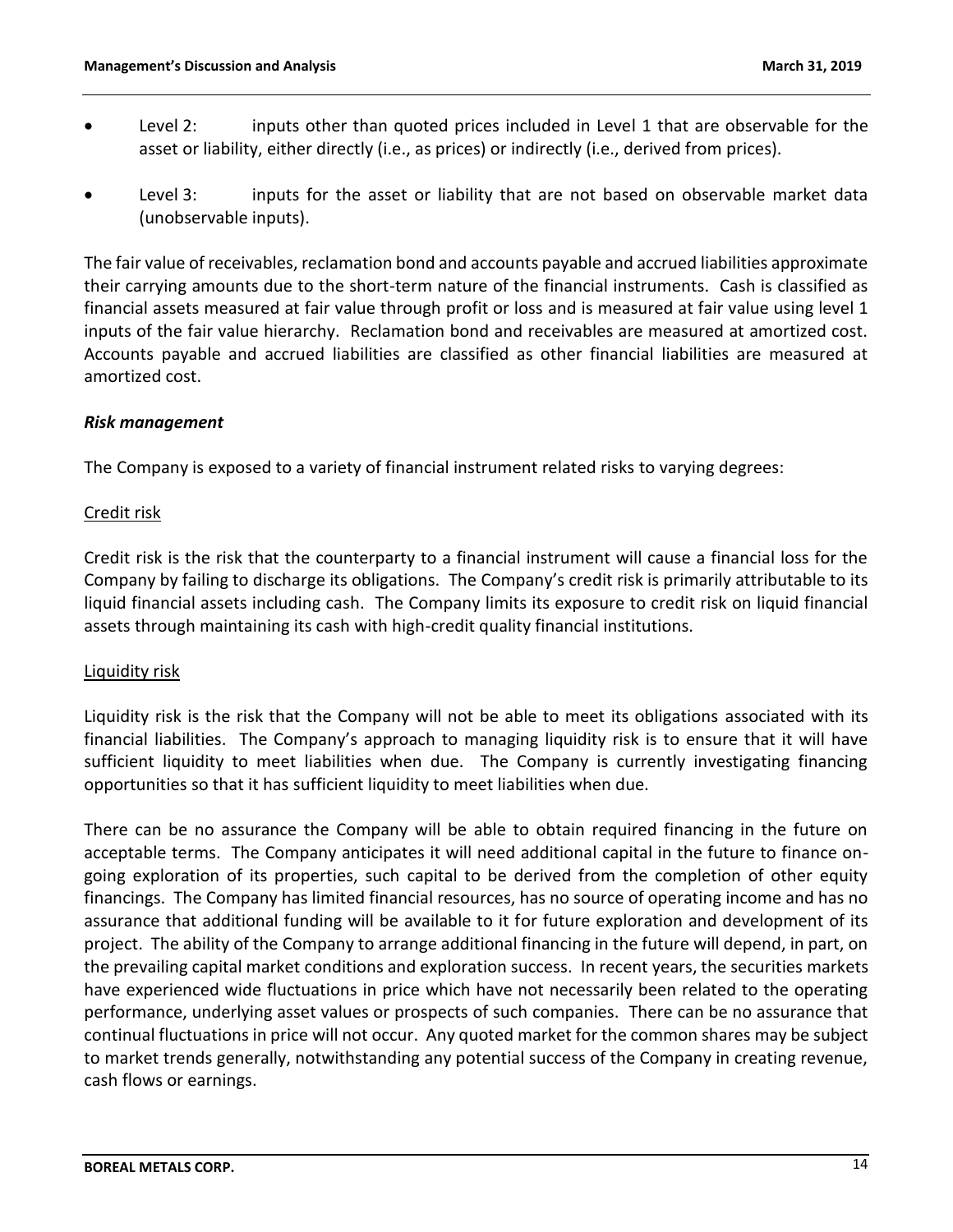### Market risk

Market risk is the risk of loss that may arise from changes in market factors such as interest rates, foreign exchange rates, and commodity and equity prices.

### Currency risk

The Company is exposed to financial risk related to fluctuations in foreign exchange rates. Foreign currency risk is limited to the portion of the Company's business transactions denominated in currencies other than the Canadian Dollar.

#### Interest rate risk

The Company's exposure to interest rate risk arises from the interest rate impact on cash. The Company's policy is to invest cash at floating rates of interest, in order to maintain liquidity, while achieving a satisfactory return for shareholders. There is minimal risk that the Company would recognize any loss as a result of a decrease in the interest rate.

#### Price risk

The Company is exposed to price risk with respect to commodity prices. The Company closely monitors commodity prices to determine the appropriate course of action to be taken by the Company.

### **Segmented Information**

The Company is engaged in one business activity, being the acquisition and exploration of mineral properties. Geographic information is disclosed in Exploration and Evaluation Assets section. All equipment is held solely in the Scandinavia segment, except for computer equipment which is held in Canada.

### **Subsequent Events**

There are no reportable events subsequent to the period ended March 31, 2019.

### **Off-Balance Sheet Arrangements**

The Company does not have any off-balance sheet arrangements as at March 31, 2019 and December 31, 2018.

### **Significant Accounting Policies**

These unaudited condensed consolidated financial statements, including comparatives, were prepared in accordance with the accounting policies described in the Company's annual financial statements for the year ended December 31, 2018.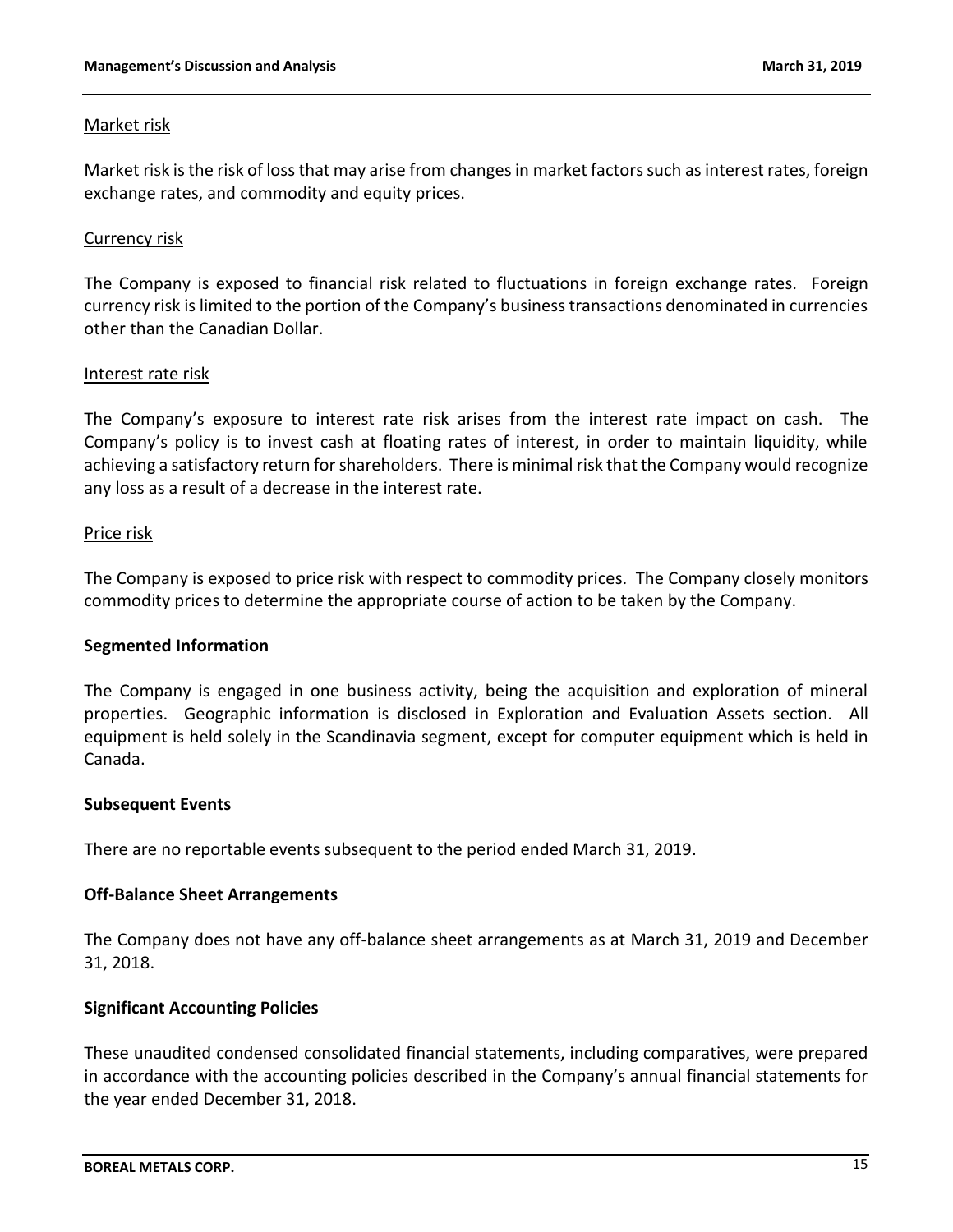## **Critical Accounting Estimates**

The preparation of the unaudited condensed interim consolidated financial statements requires management to make judgments and estimates and form assumptions that affect the reported amounts of assets and liabilities at the date of the financial statements and reported amounts of expenses during the reporting period. On an ongoing basis, management evaluates its judgments and estimates in relation to assets, liabilities and expenses. Management uses historical experience and various other factors it believes to be reasonable under the given circumstances as the basis for its judgments and estimates. Actual outcomes may differ from these estimates.

## Valuation of share-based compensation

The Company uses the Black-Scholes Option Pricing Model for valuation of share-based compensation. Option pricing models require the input of subjective assumptions including expected price volatility, interest rate, and forfeiture rate. Changes in the input assumptions can materially affect the fair value estimate and the Company's earnings and equity reserves.

## Income taxes

In assessing the probability of realizing income tax assets, management makes estimates related to expectations of future taxable income, applicable tax opportunities, expected timing of reversals of existing temporary differences and the likelihood that tax positions taken will be sustained upon examination by applicable tax authorities. In making its assessments, management gives additional weight to positive and negative evidence that can be objectively verified.

### Site decommissioning obligations

The Company recognizes a provision for future abandonment activities in the financial statements equal to the net present value of the estimated future expenditures required to settle the estimated future obligation at the statement of financial position date. The measurement of the decommissioning obligation involves the use of estimates and assumptions including the discount rate, the expected timing of future expenditures and the amount of future abandonment costs. The estimates were made by management and external consultants considering current costs, technology and enacted legislation. As a result, there could be significant adjustments to the provisions established which would affect future financial results.

## Economic recoverability and probability of future economic benefits of exploration and evaluation assets

Management has determined that mineral property costs incurred which were capitalized have future economic benefits and are economically recoverable. Management uses several criteria in its assessments of economic recoverability and probability of future economic benefits including geological and metallurgic information, history of conversion of mineral deposits to proven and probable reserves, scoping and feasibility studies, accessible facilities, existing permits and life of mine plans.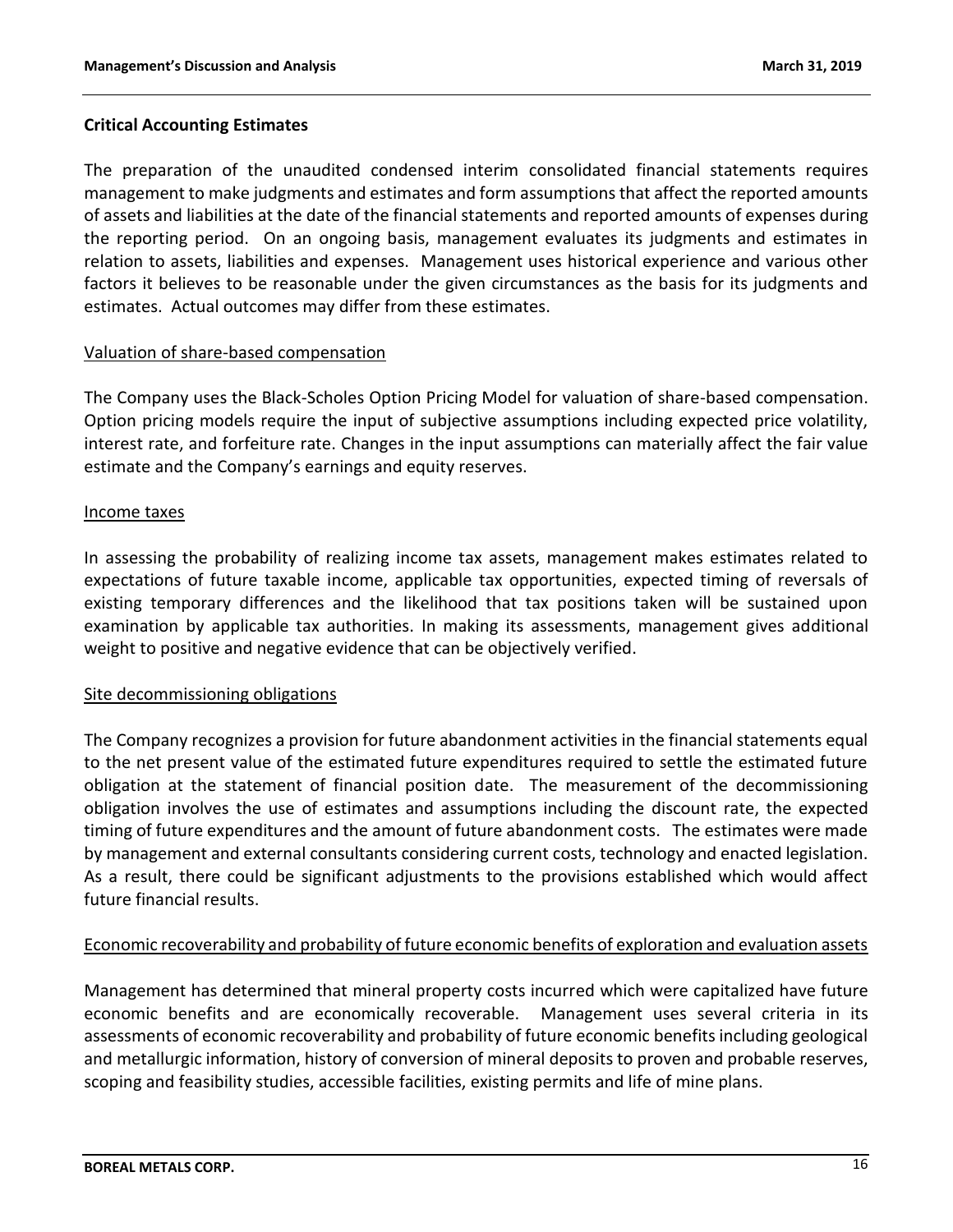Critical judgments exercised in applying accounting policies that have the most significant effect on the amounts recognized in the financial statements are as follows:

#### Functional and reporting currency

The functional currency is the currency of the primary economic environment in which the entity operates. The functional currency for the Company and its subsidiaries is the Canadian dollar. The functional currency determinations were conducted through an analysis of the consideration factors identified in IAS 21, the Effects of Changes in Foreign Exchange Rates.

#### Acquisition method accounting

In the acquisition of Swedish Companies, significant judgement was required to determine if that transaction represented a business combination or an asset purchase. More specifically, management concluded that Swedish Companies did not represent a business, as the assets acquired were not an integrated set of activities with inputs, processes and outputs.

#### **New Standards Adopted**

The Company has adopted the following revised or new IFRS that have been issued effective during the period ended March 31, 2019:

• IFRS 16, Leases is a new standard that sets out the principles for recognition, measurement, presentation and disclosure of leases including guidance for both parties to a contract, the lessee and the lessor. The new standard eliminates the classification of leases as either operating or finance leases as is required by IAS 17 and instead introduces a single lessee accounting model. This standard is effective for the years beginning on or after January 1, 2019.

The adoption of the above standards did not have a material impact on the Company's condensed interim consolidated financial statements.

### **Outstanding Share Data**

As at March 31, 2019 and as of the date of this MD&A, the Company had 76,031,629 and 76,031,629 common shares outstanding, respectively.

### **Stock Options**

The Company has adopted a stock option plan whereby, the Company may grant stock options up to a maximum 10% of the issued common shares of the Company at any time.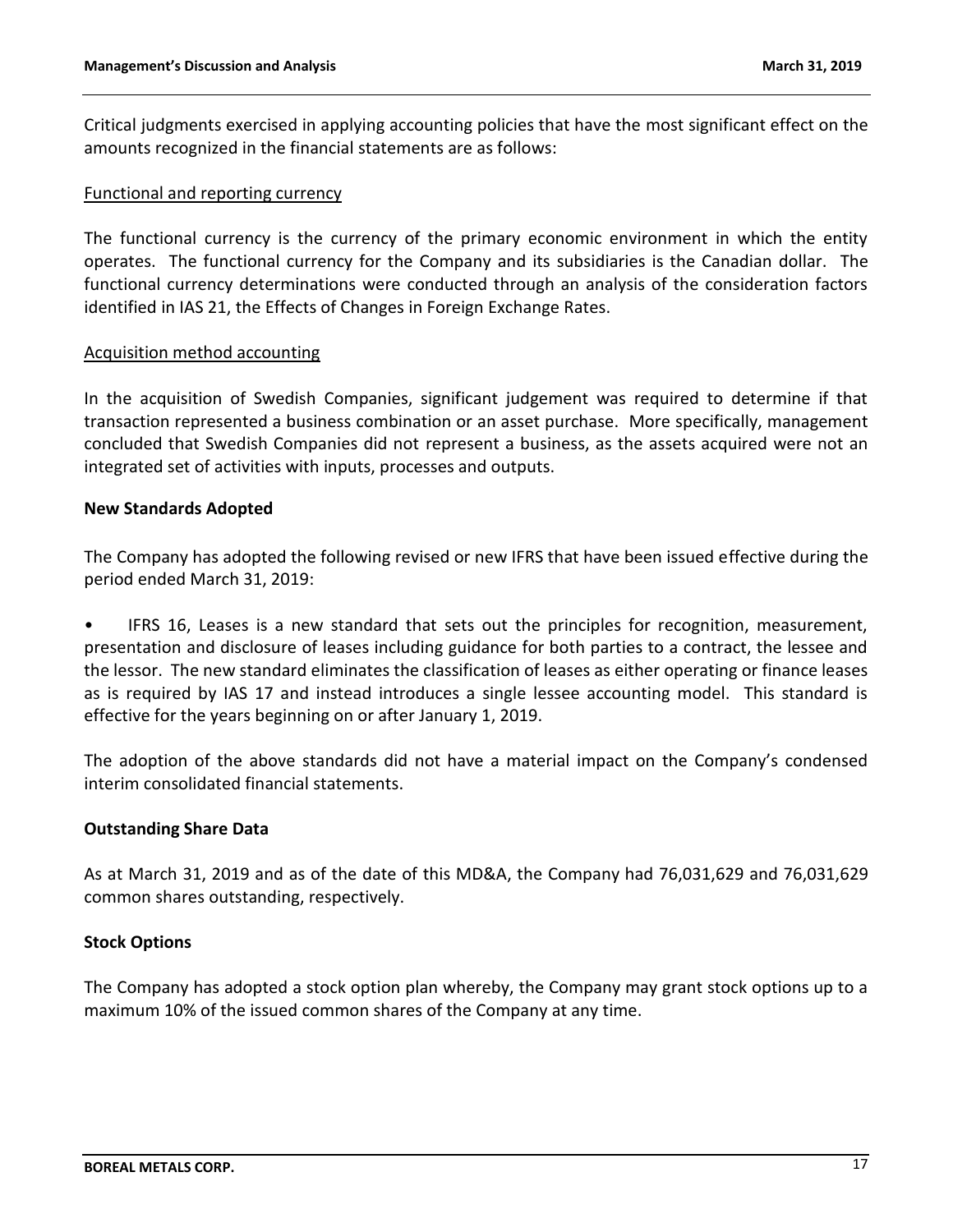A summary of stock option transactions during the period ended March 31, 2019 and December 31, 2018 are as follows:

|                                | Weighted average |                          |           |  |
|--------------------------------|------------------|--------------------------|-----------|--|
|                                |                  | outstanding              |           |  |
|                                |                  |                          |           |  |
| Balance, December 31, 2017     |                  | $\overline{\phantom{a}}$ |           |  |
| Stock options granted          |                  | 0.20                     | 4,925,000 |  |
| Balance, December 31, 2018     |                  | 0.20                     | 4,925,000 |  |
| Stock options granted          |                  | $\overline{\phantom{a}}$ |           |  |
| <b>Balance, March 31, 2019</b> |                  | 0.20                     | 4,925,000 |  |

The following table summarizes information regarding stock options outstanding and exercisable as at March 31, 2019:

|                                | Number of<br>options | Weighted<br>average | Weighted<br>average life | Number of<br>options | Weighted<br>average |                | Weighted<br>average life |
|--------------------------------|----------------------|---------------------|--------------------------|----------------------|---------------------|----------------|--------------------------|
| <b>Expiry Date</b>             | outstanding          | exercise price      | (years)                  | exercisable          |                     | exercise price | (years)                  |
| September 14, 2028             | 4.925.000            | 0.20                | 9.47                     | 1.641.672            |                     | 0.20           | 9.47                     |
| <b>Balance, March 31, 2019</b> | 4.925.000            | 0.20                | 9.47                     | 1.641.672            |                     | 0.20           | 9.47                     |

### **Warrants**

As at March 31, 2019 and as of the date of this MD&A, the Company had 33,546,983 and 32,481,983 warrants issued and outstanding, respectively.

A summary of share purchase warrant transactions during the period ended March 31, 2019 are as follows:

|                                          | Exercise | <b>WARC</b> life | December 31.             |            |           | Expired/  |                |
|------------------------------------------|----------|------------------|--------------------------|------------|-----------|-----------|----------------|
| Expiry date                              | price    | (years)          | 2018                     | Granted    | Exercised | Cancelled | March 31, 2019 |
| May 21, 2019                             | \$0.30   | 0.14             | 1,065,000                | ٠          |           |           | 1,065,000      |
| August 14, 2019                          | \$0.40   | 0.37             | 2,400,250                | ٠          |           |           | 2,400,250      |
| November 21, 2019                        | \$0.50   | 0.64             | 12,399,999               | ٠          |           |           | 12,399,999     |
| November 21, 2019                        | \$0.40   | 0.64             | 500,000                  | ٠          |           |           | 500,000        |
| February 20, 2021                        | \$0.15   | 1.90             | $\overline{\phantom{0}}$ | 17,181,734 |           |           | 17,181,734     |
| <b>Total Outstanding and Exercisable</b> |          |                  | 16,365,249               | 17,181,734 | ۰         |           | 33,546,983     |
| Weighted average price                   |          |                  | 0.47                     | 0.15       |           |           | 0.31           |

### **Escrow Units**

In accordance with the escrow agreement dated November 21, 2017, 12,102,236 shares and 3,538,618 warrants were placed in escrow, of which 10% of the escrowed common shares and warrants were released on November 21, 2017. During the period ended March 31, 2019, 0% of the escrowed common shares and warrants were released (year ended December 31, 2018 – 30%). As at March 31, 2019, there were 7,261,342 common shares (December 31, 2018 – 7,261,342) and 2,123,171 warrants (December 31, 2018 – 2,123,171) of the Company held in escrow.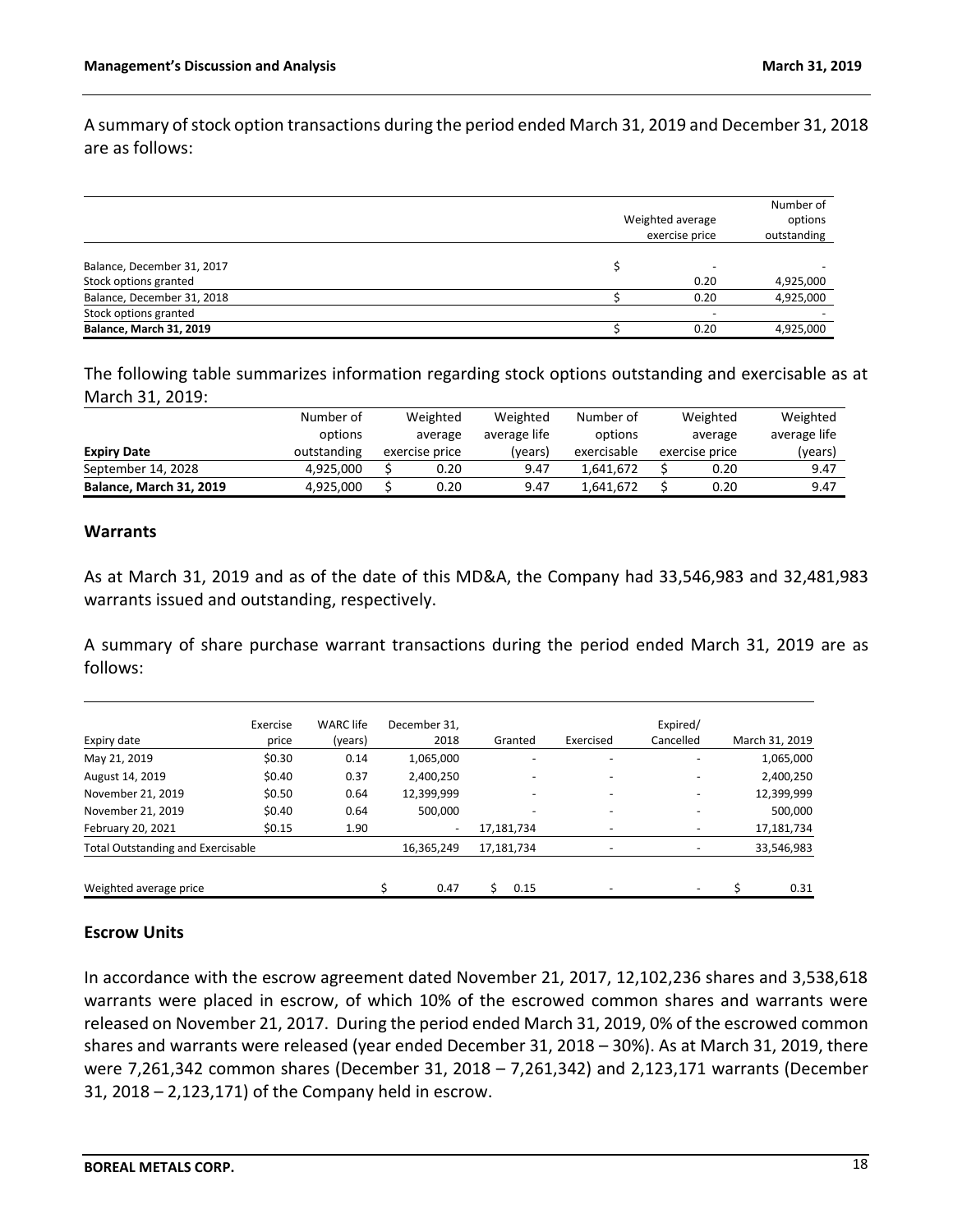## **Management's Responsibility for Financial Statements**

Information provided in this report, including the financial statements, is the responsibility of management. In the preparation of these statements, estimates are sometimes necessary to make a determination of future value for certain assets or liabilities. Management believes such estimates have been based on careful judgments and have been properly reflected in the accompanying financial statements. Management maintains a system of internal controls to provide reasonable assurances that the Company's assets are safeguarded and to facilitate the preparation of relevant and timely information.

## **Risk Factors**

## *Our exploration programs may not result in a commercial mining operation.*

Mineral exploration involves significant risk because few properties that are explored contain bodies of ore that would be commercially economic to develop into producing mines. Our mineral properties are without a known body of commercial ore and our proposed programs are an exploratory search for ore. We do not know whether our current exploration programs will result in any commercial mining operation. If the exploration programs do not result in the discovery of commercial ore, we will be required to acquire additional properties and write-off all of our investments in our existing properties.

## *We may not have sufficient funds to complete further exploration programs.*

We have limited financial resources, do not generate operating revenue and must finance our exploration activity by other means. We do not know whether additional funding will be available for further exploration of our projects or to fulfill our anticipated obligations under our existing property agreements. If we fail to obtain additional financing, we will have to delay or cancel further exploration of our properties, and we could lose all of our interest in our properties.

# *Factors beyond our control may determine whether any mineral deposits we discover are sufficiently economic to be developed into a mine.*

The determination of whether our mineral deposits are economic is affected by numerous factors beyond our control. These factors include market fluctuations for precious metals; metallurgical recoveries associated with the mineralization; the proximity and capacity of natural resource markets and processing equipment; costs of access and surface rights; and government regulations governing prices, taxes, royalties, land tenure, land use, importing and exporting of minerals and environmental protection.

*Mineral exploration is highly speculative and risky; any material changes to the estimated reserves might adversely affect the profitability of the property.*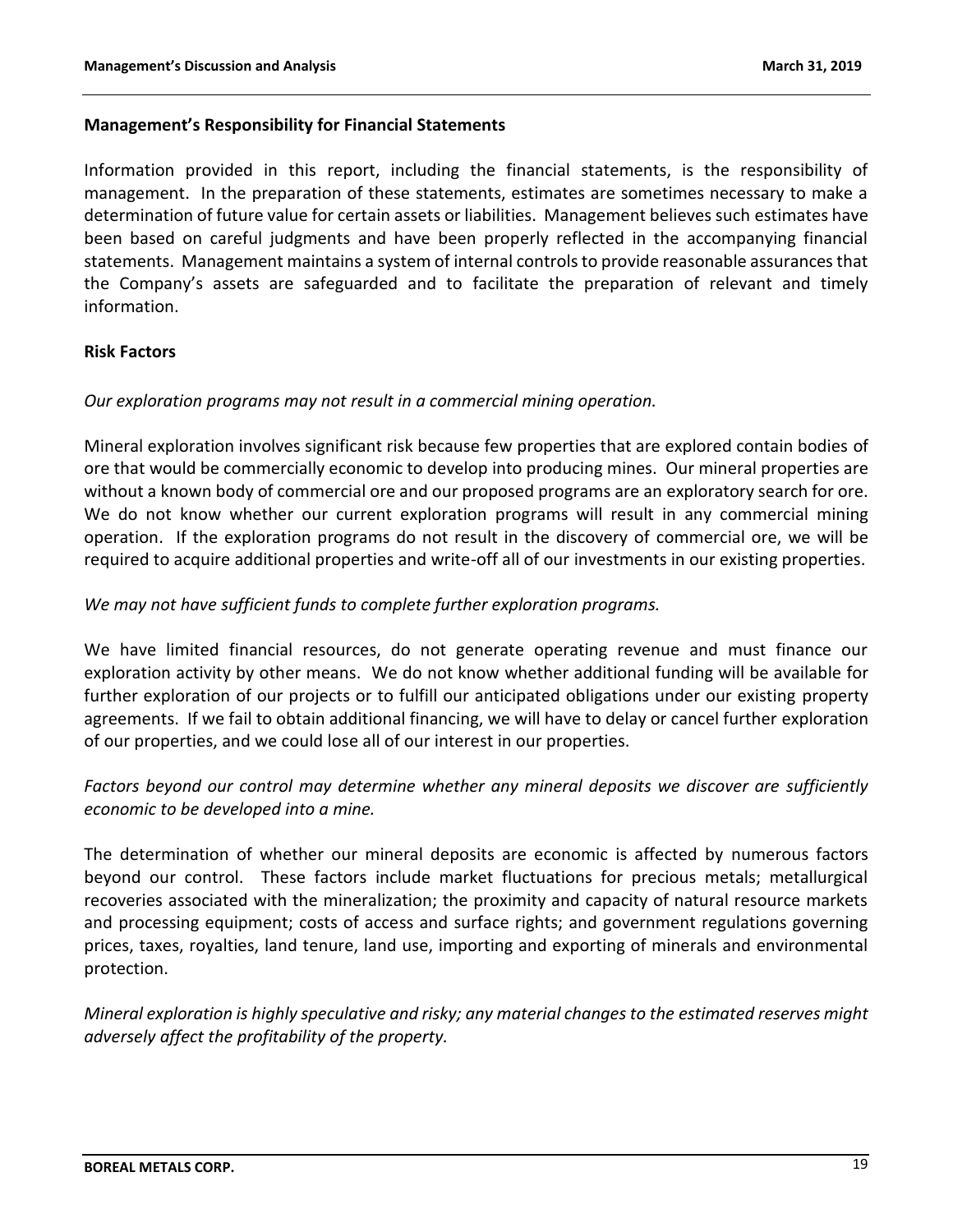In making determinations about whether to proceed to the next stage of development, we must rely upon estimated calculations as to the mineral reserves and grades of mineralization on our properties. Until ore is actually mined and processed, mineral reserves and grades of mineralization must be considered as estimates only. Any material changes in mineral reserve estimates and grades of mineralization will affect the economic viability of the placing of a property into production and a property's return on capital.

*Mineral exploration is hazardous. We could incur liability or damages as we conduct our business due to the dangers inherent in mineral exploration.*

Mining operations often encounter unpredictable risks and hazards that add expense or cause delay. These include unusual or unexpected geological formations, changes in metallurgical processing requirements; power outages, labor disruptions, flooding, explosions, rock bursts, cave-ins, landslides and inability to obtain suitable or adequate machinery, equipment or labor. We may become subject to liabilities in connection with pollution, cave-ins or hazards against which we cannot insure against or which we may elect not to insure. The payment of these liabilities could require the use of financial resources that would otherwise be spent on mining operations.

*In the future we may be required to comply with government regulations affecting mineral exploration and exploitation, which could adversely affect our business, the results of our operations and our financial condition.*

Mining operations and exploration activities are subject to national and local laws and regulations governing prospecting, development, mining and production, exports and taxes, labor standards, occupational health and mine safety, waste disposal, toxic substances, land use and environmental protection. In order to comply, we may be required to make capital and operating expenditures or to close an operation until a particular problem is remedied. In addition, if our activities violate any such laws and regulations, we may be required to compensate those suffering loss or damage, and may be fined if convicted of an offence under such legislation.

*Land reclamation requirements for the exploration properties may be burdensome.*

Although variable depending on location and the governing authority, land reclamation requirements are generally imposed on mineral exploration companies (as well as companies with mining operations) in order to minimize long term effects of land disturbance. Reclamation may include requirements to control dispersion of potentially deleterious effluents and reasonably reestablish pre-disturbance land forms and vegetation. In order to carry out reclamation obligations imposed on us in connection with our mineral exploration, we must allocate financial resources that might otherwise be spent on further exploration programs.

*We face industry competition in the acquisition of exploration properties and the recruitment and retention of qualified personnel.*